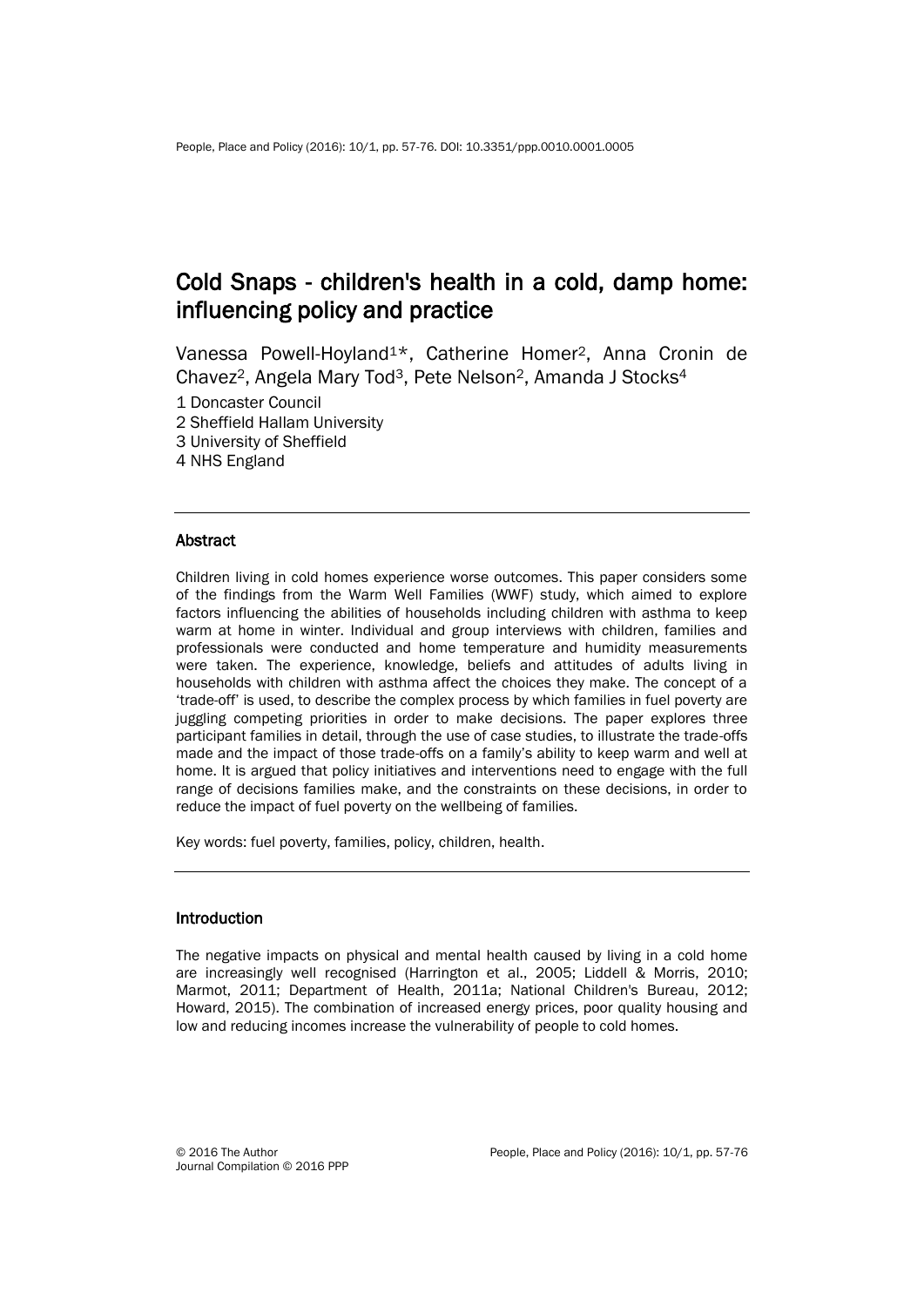p. 58. Cold Snaps - children's health in a cold, damp home: influencing policy and practice

This paper considers some of the findings from the Warm Well Families (WWF) study (Tod et al., 2015), which aimed to explore factors influencing the abilities of households including children with asthma, to keep warm at home. The WWF study followed on from the Keeping Warm in Later Life Project (KWILLT) (Tod et al., 2012) which explored the reasons why older people may struggle to keep warm at home.

The WWF study was conducted in Rotherham and Doncaster, South Yorkshire, England. Both areas have high rates of child poverty. The research team included academics, public health practitioners and a social marketing expert. The purpose of the study was to examine the experience, knowledge, beliefs and values of families and professionals working with families regarding keeping warm at home. These insights will aid understanding of both the constraints and facilitators affecting the ability of families to keep warm and the implications for policy.

The paper explores the methods used to conduct the research which included interviews, focus groups and indoor temperature measurements. The findings are then presented, focusing on the experiences, knowledge and beliefs of families with children with asthma and how these affect the choices and decisions made regarding keeping warm at home. A trade-off model was developed to explain the complex and nuanced process by which families trade off one factor against another in their complex and structurally prescriptive lives (Cronin de Chavez et al., 2014; Nelson et al., 2014; Tod et al., 2015). The detailed working of these trade-offs and the complex bringing together of psychological and structural factors is illustrated through three case studies of participants in the research. Final comments draw on the use of this trade-off model to support policy makers and practitioners to engage with families.

#### Background: tackling fuel poverty in the UK

There is a range of evidence supporting the link between cold homes and poorer health within children and young people. Specifically, children living in cold homes are at increased risk of asthma, respiratory infections, slower cognitive development, and higher risk of disability, mental health problems (Liddell, 2008; Liddell & Morris, 2010), as well as low self-esteem, confidence and educational attainment, poor nutrition, injuries and reduced infant weight gain (Harrington et al., 2005; Marmot 2011; National Children's Bureau, 2012; Public Health England, 2014). Studies on the impact of poor quality housing undertaken by Barnes et al. (2008) and Harker and Shelter (2006) reported that 28 per cent of young people are likely to be at risk of multiple mental health symptoms due to living in a cold home, compared to four per cent of children living in adequate warmth. The costs attributed to the NHS from living in a cold damp home are estimated to be at least £2.5 billion per annum (Local Government Association, 2014). These issues highlight a real need to tackle fuel poverty. Local authorities and public health teams are well-placed to address these issues through coordinating strategies to improve the energy efficiency of housing stock, increasing levels of employment and income and improving the wellbeing of vulnerable residents.

Identifying who is fuel-poor is more complex than considering income alone. Until 2013, a household was classed as being fuel-poor if they spent more than 10 per cent of their income on energy costs (Department for Environment, Food and Rural Affairs, 2001; Boardman, 2010). In 2013, the government undertook a review, which found this definition of fuel poverty was too broad and failed to identify the most vulnerable. The new definition stated that: 'an individual or family are in fuel poverty if they have low income (below the average median) and high fuel costs (above the average median).' This is known as the Low Income High Costs (LIHC) measure of fuel poverty. Changing the definition has led to a dramatic decrease in the reported numbers of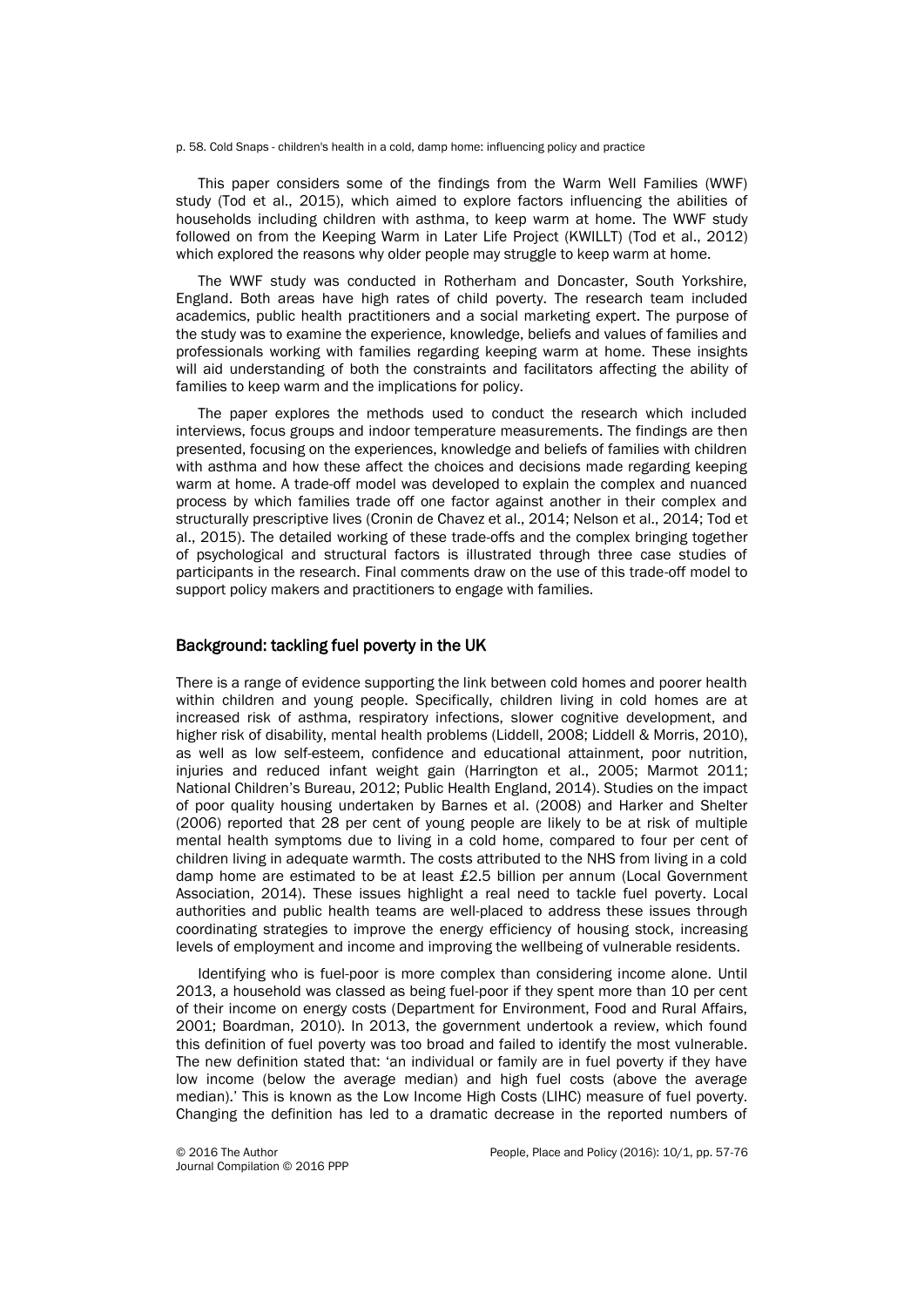p. 59. Cold Snaps - children's health in a cold, damp home: influencing policy and practice

households defined as living in fuel poverty; 5.5 million using the 10 per cent definition compared to 3.2 million using the new definition. Of these households, two-fifths included children and one-fifth a child under five (Save the Children, 2011; Hill, 2012). Recent fuel poverty figures using the LIHC measure indicate that of the data collection sites, nine per cent of Rotherham's and 9.8 per cent of Doncaster's population are currently in fuel poverty (Public Health England, 2015a and b).

In the UK, fuel poverty currently affects the most vulnerable people in society, such as families on low incomes living in cold, damp homes. Outcomes of fuel poverty include: cold, damp homes, high healthcare costs, cold-related illnesses, excess winter deaths, and housing in poor repair (HM Government, 2015). The causes of fuel poverty include: low household income and debt, inefficient heating systems, poor quality housing, lack of access to affordable energy and payment options, and ill health/disability resulting in an increased need for a warm home.

Fuel poverty has long been a focus of government policy. The UK government flagship intervention 'Warm Front' was delivered and managed by the Department of Energy and Climate Change (DECC) from 2000 until 2013. Warm Front aimed to reduce energy bills through improving the energy efficiency of properties by offering a range of energy measures targeted at low income groups. The National Audit Office evaluation (2009) highlighted that the programme was cost effective with significant health benefits. However, the intervention failed to reach the most hard to insulate properties, therefore excluding vulnerable 'at risk' groups who are most likely to live in this type of property (DECC, 2014). Over 75 per cent of the households eligible for the scheme and who were in receipt of energy measures were not classed as living in fuel poverty and were not within the 'at risk' groups which included private sector households on low income, older people, young children, long-term sick, and disabled.

The 2011 Energy Act for England, Scotland and Wales included Green Deal and the Energy Company Obligation as replacement interventions for Warm Front (Guertler, 2012). However, the uptake of Green Deal by low income groups and those in private rented sector properties, who arguably would benefit the most, was low and the scheme has now been discontinued (DECC, 2015). As yet there is no replacement national scheme to fund energy efficiency interventions in England, with the exception of the Central Heating Fund which focuses only on off-grid households (HM Government, 2015).

The Fuel Poverty Strategy for England aims to eradicate all fuel-poor homes by 2030, through the implementation of new energy efficiency schemes (HM Government, 2015). However, no additional funding has been identified to develop and deliver such schemes. Howard (2015) argues that the UK spend to eradicate fuel poverty is inadequate and that the current disconnect between the Government's intended fuel poverty interventions, current policy and funding streams, highlights a fuel poverty intervention funding gap of £700 million per year.

Various UK policies and guidance highlight the links between cold homes and health. In 2011 Public Health England launched the first national cold weather policy (Cold Weather Plan for England, Department of Health, 2011a). The Plan offers professionals guidance on how to identify and make appropriate referrals for individuals and families at risk of health conditions due to living in a cold home. More recently, the National Institute for Clinical Excellence (NICE) produced guidance offering 12 recommendations for voluntary, community and statutory sectors (NICE, 2015). The recommendations include: the development of a strategy; Making Every Contact Count (MECC) in practice; and how to implement interventions to prevent cold-related deaths and morbidity. MECC aims to influence organisations responsible for the care, wellbeing and safety of the public to use every opportunity to achieve health and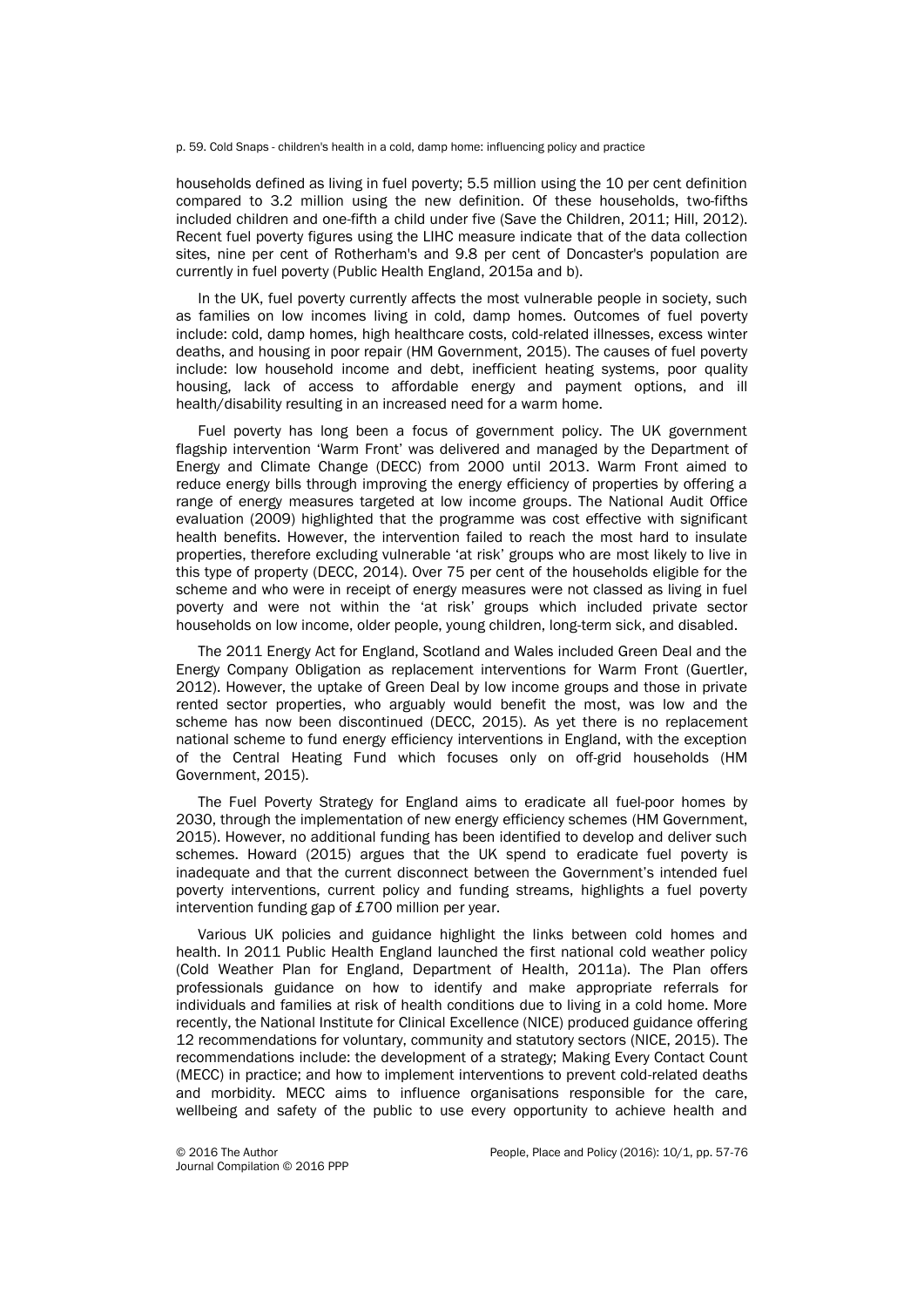p. 60. Cold Snaps - children's health in a cold, damp home: influencing policy and practice

wellbeing. Again, no funding has been set aside for these evidence-based interventions, which perhaps reinforces the view that whilst both the rhetoric around fuel poverty and the evidence of the impact of fuel poverty remain strong, the resources available to support proposed interventions to ameliorate the impact of fuel poverty remain weak.

In order for the policies and guidance to achieve their aims we need to better understand what drives the behaviour of householders. The evidence base regarding older people is relatively advanced, however little is known about the differences in experiences, knowledge and beliefs that may influence the behaviours of families. The WWF study aimed to contribute to meeting that evidence gap.

# Methodology

A summary of the methodology and methods is provided here. Further detail can be found in the research reports (Cronin de Chavez et al., 2014; Nelson et al., 2014) and a sister paper (Tod et al., 2015). The data collection was undertaken in Doncaster and Rotherham, during the winter of 2012/13. Both areas have high levels of fuel poverty, poor housing stock and higher than average incidence of respiratory conditions (Public Health England, 2015a; Barnes, 2008; Masoli et al., 2004). An advisory group supported the design and development of the study. The advisory group included a range of Local Authority and voluntary sector professionals working with families in 'frontline' and strategic roles.

The study was conducted in two stages. Stage one included semi-structured interviews with parents and staff throughout the winter of 2012/13. Stage two was conducted in March - June 2013 and comprised of focus groups conducted with children, young people and professionals working with families. Purposive sampling (Patton, 2012) was used at both stages to include a range of key characteristics including: size of the family, location, age of children, housing type and tenure, income, health and severity of asthma, and ethnicity.

# *Sample and recruitment*

Thirty five semi-structured interviews with parents of children who have asthma were conducted to capture the views and experiences of those living in cold damp homes. Recruitment of families was supported using hospital admission data to identify areas with a high incidence of respiratory problems in young children and families. Parents were recruited through Local Authority parent support workers; children centre staff; local community groups and children's voluntary organisations. The families varied in terms of lone and two parent households, income and employment status, household tenure, numbers and ages of children (see Table 1).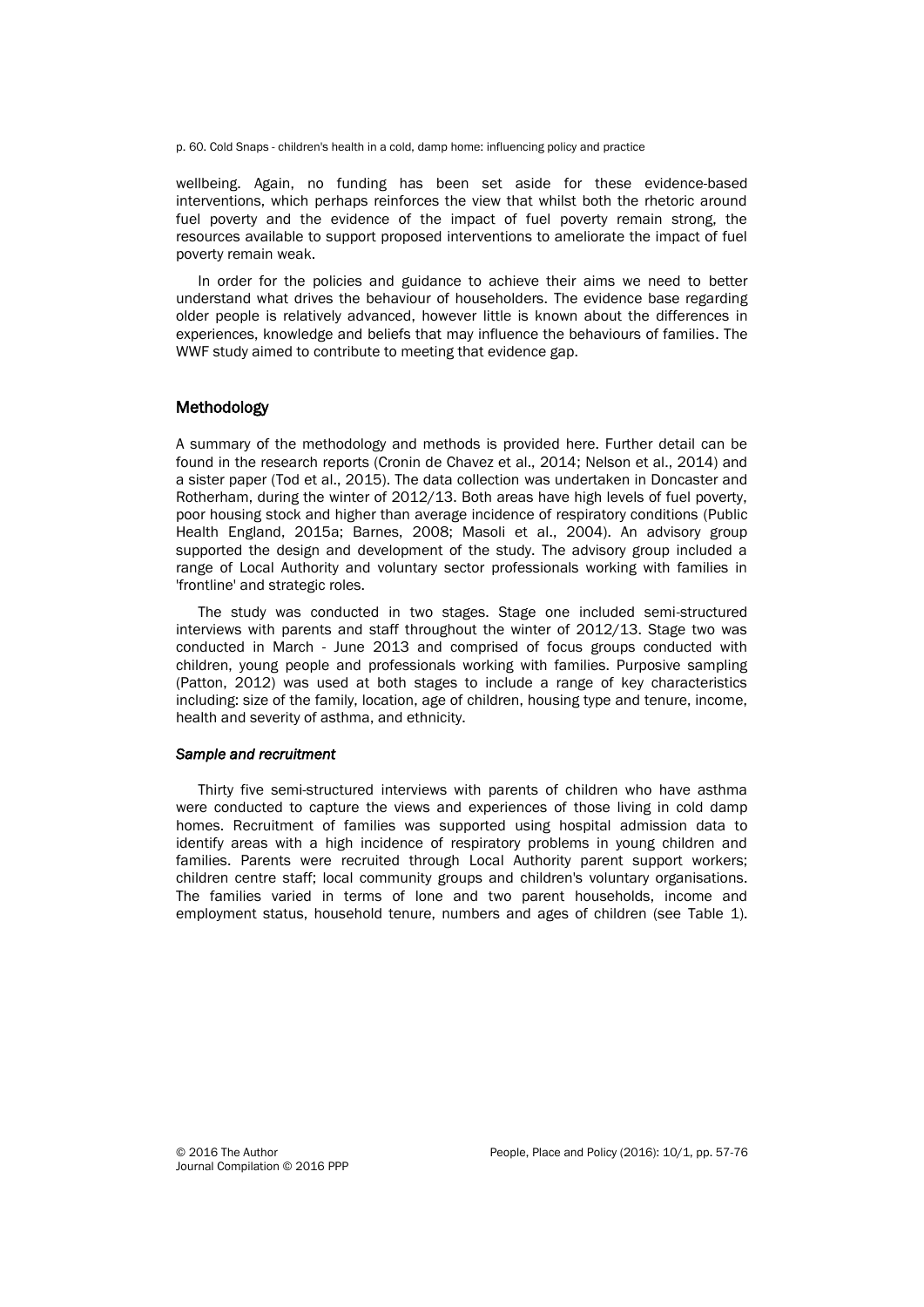p. 61. Cold Snaps - children's health in a cold, damp home: influencing policy and practice

# Table 1: Participant Characteristics

| Participant                                  | Ethnicity of person<br>interviewed                 | Age | Employment<br>of person<br>interviewed | Employment<br>partner | Children       | Income<br>weekly - less<br>than | <b>Tenure</b>     | <b>Type</b> | <b>Insulation</b>                       | Reported<br>damp |
|----------------------------------------------|----------------------------------------------------|-----|----------------------------------------|-----------------------|----------------|---------------------------------|-------------------|-------------|-----------------------------------------|------------------|
| $\overline{\mathbf{1}}$                      | <b>White British</b>                               | 46  | No                                     | <b>No</b>             | 1              | £577                            | Privately rented  | Semi        | Cavity & loft                           | <b>No</b>        |
| $\overline{2}$                               | <b>White British</b>                               | 30  | Yes                                    | <b>No</b>             | 4              | £379                            | Privately owned   | Terrace     | Cavity & loft                           | Yes              |
| З                                            | White British                                      | 37  | <b>No</b>                              | <b>No</b>             | 3              | £259                            | Rented council    | Terrace     | Cavity and loft                         | Yes              |
| 4                                            | <b>White British</b>                               | 29  | Yes                                    | Yes                   | $\overline{2}$ | £577                            | Rented<br>council | Semi        | Loft                                    | Yes              |
| 5                                            | <b>White British</b>                               | 29  | <b>No</b>                              | <b>No</b>             | 1              | £259                            | Rented<br>Private | Terrace     | Loft                                    | No               |
| 6                                            | <b>White British</b>                               | 21  | <b>No</b>                              | Single parent         | 1              | £259                            | Rented<br>Private |             | Terrace Cavity and loft No              |                  |
|                                              | Pakistani                                          | 42  | <b>No</b>                              | Single parent         | 5              | £259                            | Privately rented  |             | Terrace Don't know                      | Yes              |
| 8                                            | <b>Black British</b>                               | 42  | Yes                                    | Yes                   | 2              | £259                            | Rented council    | Flat        | None                                    | Yes              |
| 9                                            | Dual heritage (what<br>are the two<br>ethnicities? | 32  | <b>No</b>                              | Yes                   | 4              | £379                            | Privately owned   | Terrace No  |                                         | No               |
| 10                                           | Egyptian B                                         | ?   | No                                     | <b>No</b>             | 4              | Doesn't know                    | Privately owned   | Terrace     | Loft                                    | Yes              |
| 11                                           | <b>Black B</b>                                     | 41  | No                                     | <b>No</b>             | 3              | £259                            | Privately owned   | Terrace     | Loft                                    | Yes              |
| 12                                           | White B                                            | 36  | <b>No</b>                              | Single parent         | $\overline{c}$ | £259                            | Privately owned   | Terrace     | Loft                                    | Yes              |
| 13                                           | White B                                            | 33  | <b>No</b>                              | Single parent         | $\overline{2}$ | £259                            | Rented council    | Semi        | Loft                                    |                  |
| 14                                           | White B                                            | 46  | Yes                                    | Yes                   | $\overline{2}$ | £577                            | Rented<br>Private | Semi        | Loft                                    | Yes              |
| 15                                           | White B                                            | 34  | Yes                                    | Yes                   | 3              | £259                            | Privately owned   | Terrace     | Cavity and loft                         | <b>No</b>        |
| 16                                           | White B                                            | 31  | <b>No</b>                              | Yes                   | 2              | £379                            | Privately owned   | Semi        | Loft                                    | Yes              |
| 17                                           | White B                                            | 23  | <b>No</b>                              | Yes                   | 3              | £259                            | Privately rented  | Semi        | Loft                                    | No               |
| 18                                           | White B                                            | 28  | <b>No</b>                              | <b>No</b>             | $\overline{2}$ | £259                            | Rented council    | Semi        | Loft                                    | Yes              |
| 19<br>(Rotherham<br>participant<br>number 1) | White B                                            | 28  | <b>No</b>                              | Single parent         | 2              | £535                            | Rented council    | Flat        | Doesn't know<br>+ no loft<br>insulation | Yes              |

Journal Compilation © 2016 PPP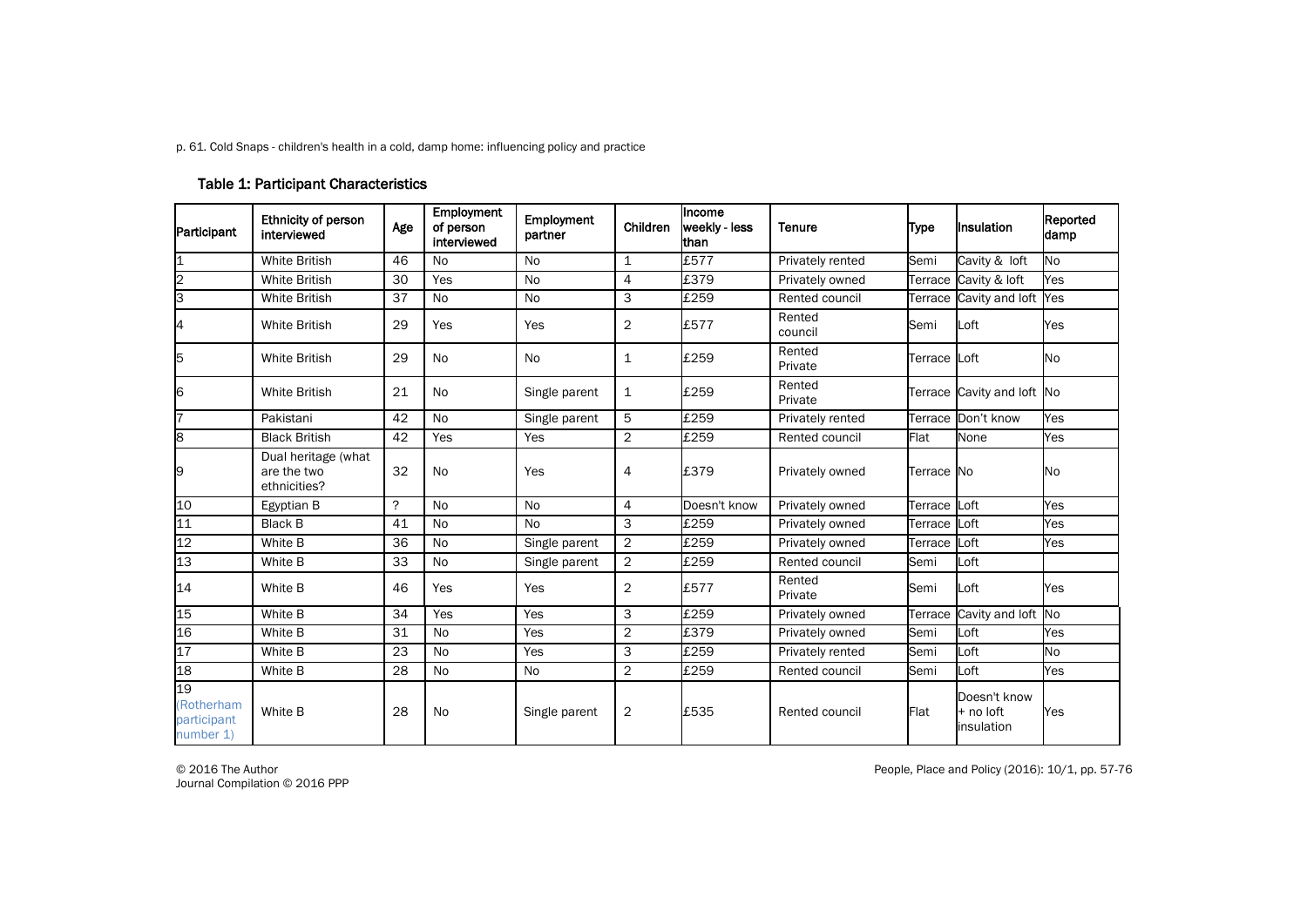| p. 62. Cold Snaps - children's health in a cold, damp home: influencing policy and practice |
|---------------------------------------------------------------------------------------------|
|---------------------------------------------------------------------------------------------|

| 20(2)   | White B       | 42 | <b>No</b> | Single parent | $\overline{7}$ | £774                                            | Living with relatives           | Semi                     | Cavity & loft         | <b>No</b> |
|---------|---------------|----|-----------|---------------|----------------|-------------------------------------------------|---------------------------------|--------------------------|-----------------------|-----------|
| 21(4)   | White B       | 27 | Yes       | Yes           | $\overline{2}$ | £487                                            | Rented council                  | Semi                     | Cavity and loft Yes   |           |
| 22(5)   | White B       | 33 | Yes       | Yes           | $\overline{c}$ | Didn't know                                     | Privately rented                | Semi                     | None                  | No        |
| 23(6)   | White B       | 29 | Yes       | Yes           | 3              | £769                                            | Privately owned                 | Mid-<br>townho<br>use    | Cavity and loft No    |           |
| 24(7)   | White B       | 30 | Yes       | Yes           | 4              | £600                                            | Privately rented                | Semi                     | None                  | Yes       |
| 25(8)   | White B       | 44 | Yes       | Single parent | 3              | £280                                            | Rented council                  | Terrace                  | $C + doesn't$<br>know | Yes       |
| 26(9)   | South Asian   | 38 | Yes       | Yes           | 3              | £325                                            | Privately owned                 | Detach<br>ed<br>Victoria | Cavity and loft No    |           |
| 27(10)  | Saudi Arabian | 27 | Yes       | Yes           | $\overline{2}$ | £577                                            | Privately owned                 | Semi                     | Cavity and loft No    |           |
| 28 (11) | White B       | 40 | Yes       | Yes           | $\mathbf{1}$   | £325                                            | Rented council                  | End<br>terrace           | Cavity and loft Yes   |           |
| 29(12)  | White B       | 27 | Yes       | Yes           | $\mathbf{1}$   | £625                                            | Privately owned                 | Semi                     | Cavity and loft No    |           |
| 30(13)  | White B       | 33 | Yes       | Yes           | $\mathbf{1}$   | £575                                            | Privately owned                 | Semi                     | Cavity and loft       | Yes       |
| 31(14)  | White B       | 18 | <b>No</b> | Single parent | $\mathbf{1}$   | £220 +<br>housing and<br>council tax<br>benefit | Privately rented                | Semi                     | Doesn't know<br>$+L$  | Yes       |
| 32(15)  | White B       | 44 | <b>No</b> | Single parent | $\overline{2}$ | £200                                            | Rented housing ass-<br>ociation | Semi                     | Doesn't know<br>$+L$  | <b>No</b> |
| 33(16)  | White B       | 38 | Yes       | Yes           | $\overline{c}$ | £1604                                           | Privately owned                 | Semi                     | $C +$ part L          | Yes       |
| 34(17)  | White B       | 32 | Yes       | Yes           | $\overline{2}$ | £600                                            | Privately owned                 | End<br>terrace           | $C + L$               | <b>No</b> |
| 35(18)  | White & B     | 27 | No        | Yes           | 3              | £200 + council<br>tax benefit                   | Privately rented                | Mid-<br>terrace          | Doesn't know          | Yes       |

Journal Compilation © 2016 PPP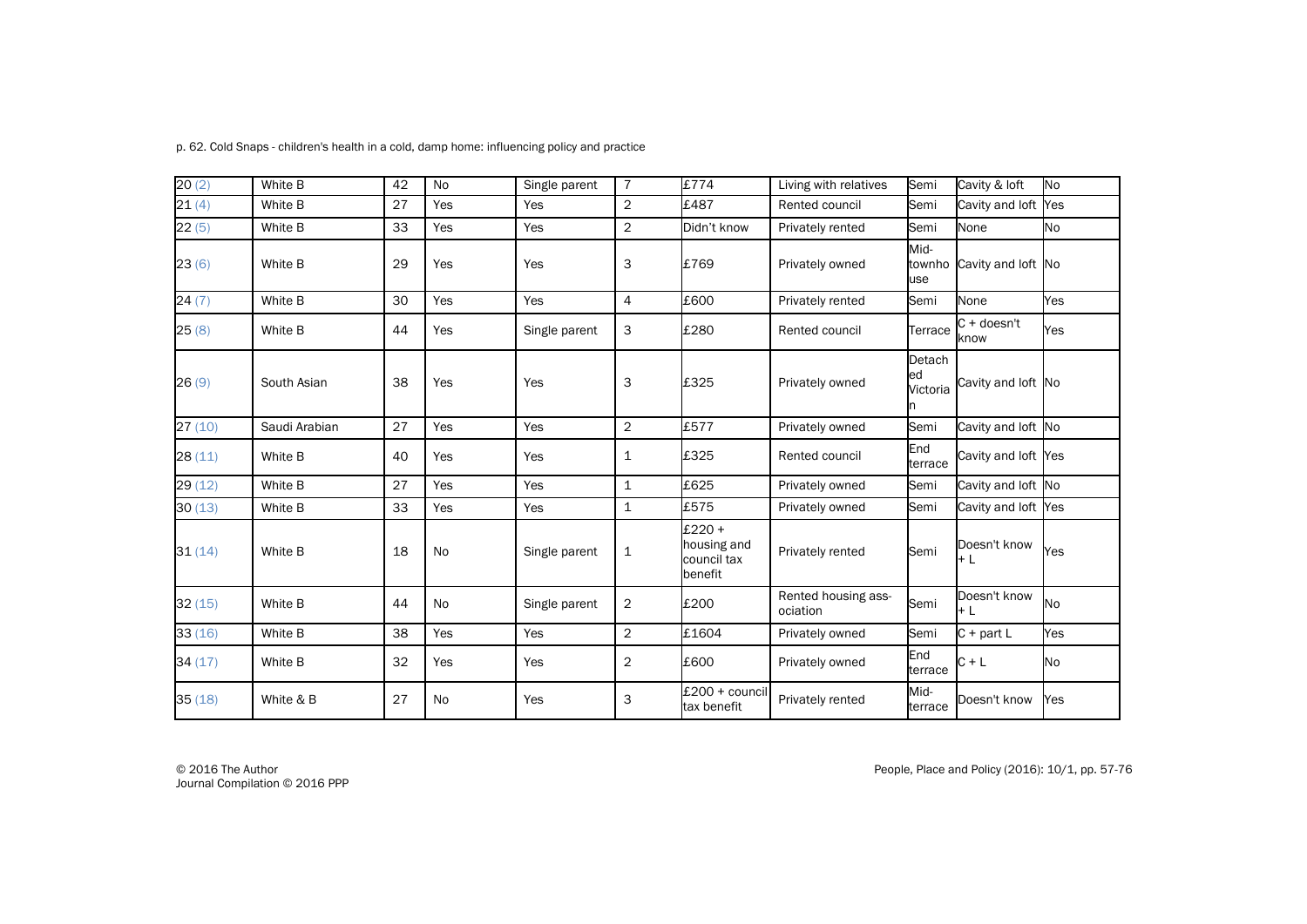p. 63. Cold Snaps - children's health in a cold, damp home: influencing policy and practice

Tiny Tag Ultra 2 devices were placed in the participant's living room and the asthmatic child's bedroom two weeks before the interviews took place. The devices recorded the hourly temperature and humidity of each room. Recommended adequate indoor temperatures are 18-21°C (Department of Health, 2011). The measurements were used alongside the interview data to determine how actual temperatures compared to how cold householders felt. The findings section includes examples of the Tiny Tag data.

Staff groups from health, social care and education were recruited from Local Authority, National Health Service (NHS) and community and voluntary sector organisations. A process map of strategic and front line staff that work for or with families was developed to identify appropriate staff to approach for interview. Staff were interviewed to explore their perceptions of priorities within the home, i.e. food or fuel, whether families made the connection between fuel poverty and their child's health and how families managed the resources available to them. The staff findings are not the focus of this paper, analysis of staff data can be found in Cronin de Chavez et al. (2014), Nelson et al. (2014) and Tod et al. (2015).

#### *Data collection*

The interviewer team consisted of two researchers, one male and one female, and one female public health practitioner. A strong emphasis was placed on the project being totally independent from any of the participants' energy or housing providers with the aim of encouraging participants to express their experiences, beliefs and concerns without a fear of it impacting on their housing, bills or repairs. All interviewers were also experienced in interviewing vulnerable families and used their experience to encourage the participants to feel safe and not judged during the interview.

Participants were given participant information sheets, verbal discussion and informed consent was obtained prior to the interviews and focus groups. All of the interviews were digitally recorded and transcribed. Interviews lasted between 20 and 120 minutes and were guided by an interview schedule. In a number of the interviews the whole family was present, however only the parents were interviewed.

To provide a deeper understanding of the issues that families faced and to explore the findings from the individual interviews, eight focus groups were undertaken with additional participants. Four of the focus groups involved staff (n=25) representing a range of organisations including public, voluntary and community sectors. One focus group was also held with families ( $n=20$ ), two groups with children ( $n=15$ ) and one group with young people (n=7). The intention behind the focus groups, particularly those with children and families, was not to generate new data as such but rather to validate, or not, the emerging findings from the qualitative interviews and to bring a greater understanding of the issues families faced.

#### *Data analysis*

Data were analysed using a Framework Analysis approach (Ritchie and Lewis, 2003). Framework Analysis involves a systematic process of sifting, charting and sorting the material into key issues and themes allowing the integration of pre-existing themes into the emerging data analysis. The research team took on different roles at each stage of the analysis from independently analysing transcripts, verification, and developing the thematic framework. Through negotiation with the research team the final thematic framework outlined some of the complexities that families experience in relation to keeping their homes warm. These complexities include the contextual (e.g. home type and tenure), social (e.g. networks, access to support), psychological (e.g.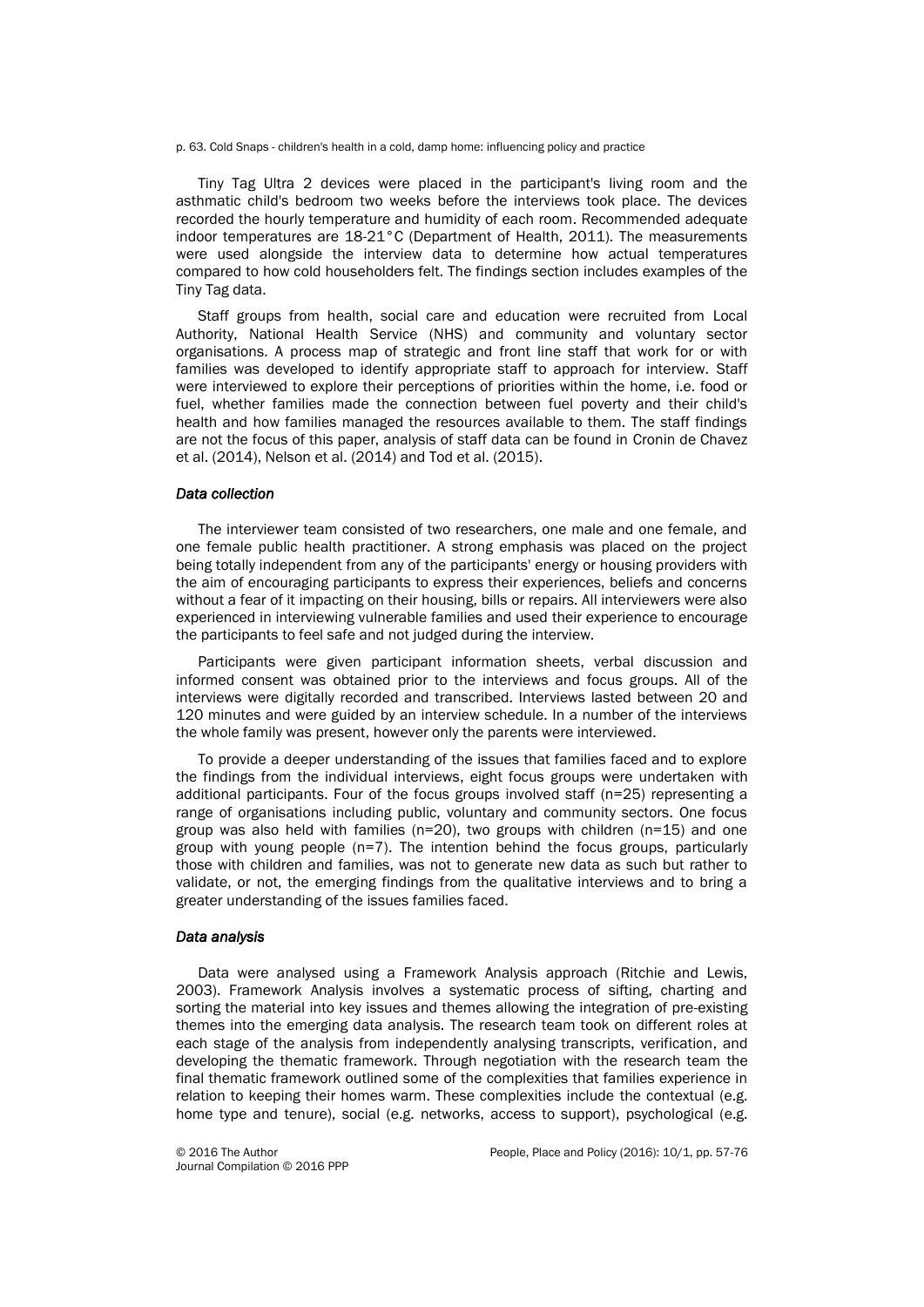p. 64. Cold Snaps - children's health in a cold, damp home: influencing policy and practice

attitudes, knowledge and beliefs) and attitudinal factors influencing parents' heating decisions.

#### Findings from the study

The findings from the study are fully presented in Cronin de Chavez et al. (2014), Nelson et al. (2014) and Tod et al. (2015) but are summarised here prior to a detailed exploration, using the case studies of three participants, to show how the themes manifested in individual lives.

The data revealed a range of themes including: contextual factors, support, attitudes and beliefs, knowledge and awareness. The themes explain the complex world within which families operate and the barriers they encounter in relation to keeping warm. The findings suggest there is interplay between the themes and how they influenced the behaviours of parents regarding keeping their homes warm.

The contextual factors included home type and tenure, household type, method of heating, prevalence of damp and low income. In many cases these factors were outside of a family's control. Many families did not own their own home (n=15) and were therefore reliant on their landlords to make changes to central heating and the energy efficiency of their home. Damp and condensation were an issue in the homes of many of the participants. Householders gave examples of how they managed the problems caused by damp and condensation, but often other contextual factors such as house type and low incomes conspired against them.

Participants accessed support from friends and family, social care and health services. For some participants family and friends were often relied upon for financial support to lend and borrow money for fuel bills and other financial commitments. Others, however, were reluctant to seek support from friends who were in the same financial situation as themselves. Professional help was rarely sought.

Attitudes and beliefs linked to home heating included a fear of debt, beliefs about how a cold home impacts on health, experience of asthma and other priorities such as money for food and lifestyle. There was evidence of fear of debt from large fuel bills which meant that many participants preferred to pay for their fuel via a prepayment meter, even though they knew it was more expensive. This was an active choice, driven by the need for financial control as a means of managing their fear and gave control to families as to when and how much of their budget could be spent on fuel. They reported that this fear of debt influenced how they prioritised their overall spending in order to be in control of their budget. Participants discussed their attitudes and beliefs linked to home heating. The beliefs related to cold, health and asthma varied in terms of how cold homes affected asthma, with both cold and heat being identified as asthma triggers.

Knowledge and awareness of heating systems, impact of cold homes on asthma and health, energy efficiency schemes and sources of trusted information were raised in the interviews. Parents discussed what they knew about how a cold home impacts on the health of their family, particularly in relation to their child's asthma and their knowledge of the services available to help them. They also described how they managed heating systems, what alternative heating strategies they employed and how they managed finances to pay for energy.

The lived reality of the themes is presented using three case studies from the interviews. A case study approach has been taken in order to allow for a richer understanding of individual experiences and the multi-textured story each participant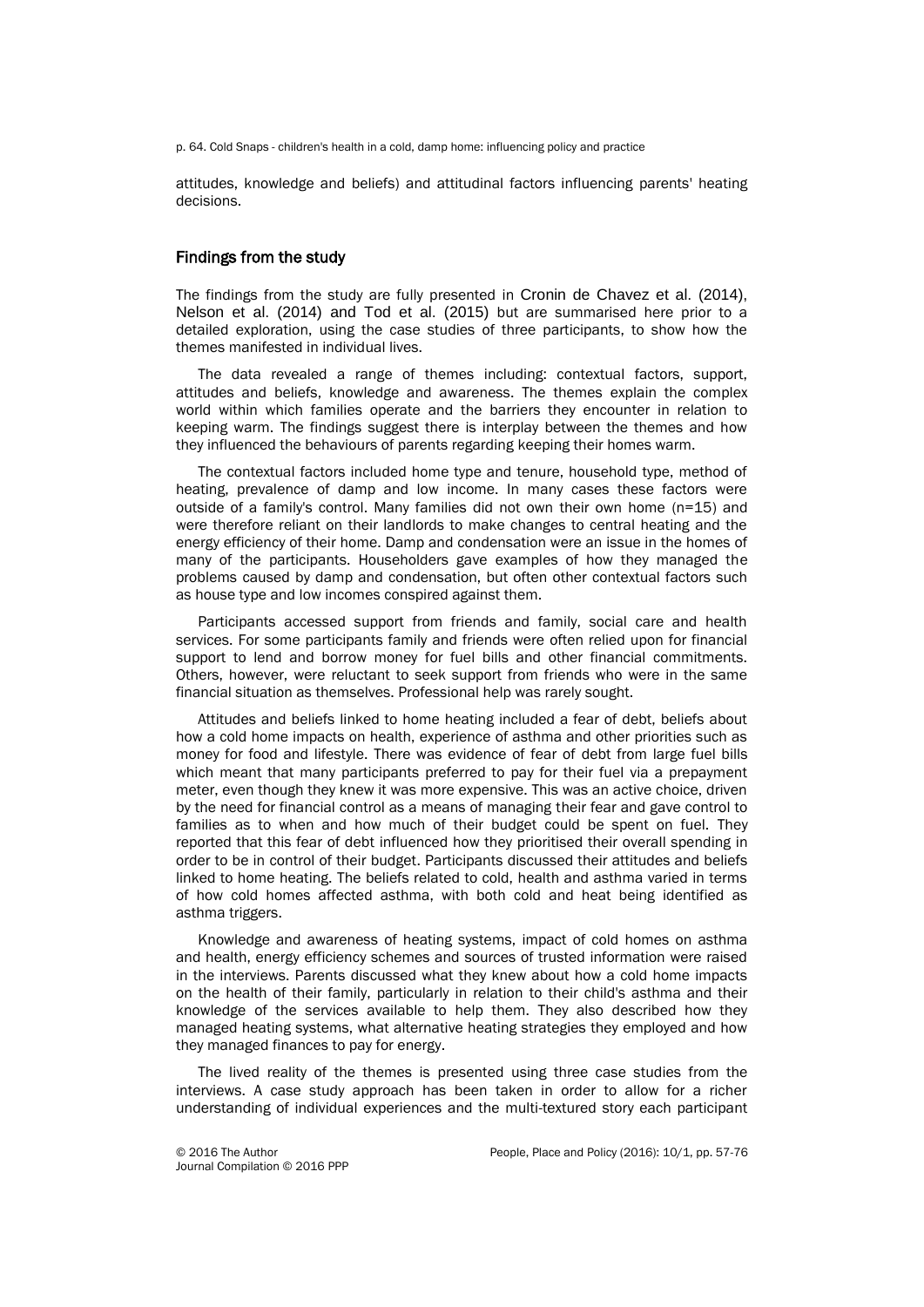p. 65. Cold Snaps - children's health in a cold, damp home: influencing policy and practice

told (Yin, 2014). The participants chosen allow specific themes to be fore fronted in each case, but they are by no means unique within the sample and other participants could equally have been chosen as subjects. However focusing on three different families from diverse backgrounds in terms of tenure, age and family support highlights the wide range of experiences captured in the research. The case studies demonstrate how the complex interaction between the themes drives behaviour towards maintaining a warm home.

Pseudonyms have been used to protect the anonymity of the participants. Figures displaying the Tiny Tag Ultra 2 measurements are also presented for each case study. These figures highlight the range of temperature and levels of humidity in the living room and child's bedroom in each home over a two week period prior to the research interview.

#### Case study 1

Sarah (30) lived with her partner Dave, both British, and their four children; Ryan (3), Michael (8), Sophie (9) and Betty (10) in a three bedroomed, end terrace property. The house had large gaps around the windows, which were in place before they purchased the property from the council. Sarah was undertaking training and waiting to start a fulltime job as a carer. Dave was unemployed and had no formal qualifications. The family's weekly income was £379.

Sophie had asthma and hay fever. Sarah thought that the damp in the home affected the children's health: '*Because it creates bacteria and stuff like that; I know they live in damp areas don't they?'*

Sarah tried to keep the house as warm as possible for the children, but they often wore extra layers: '*Bringing down a blanket sometimes, as well we like to bring down a big duvet sometimes don't we?*' Sarah was not aware of the recommended temperature for a living room or child's bedroom: *'About 15˚C to 17˚C, I think that's warm enough'.* There was a lot of damp in the property.

The house was heated by gas central heating. Sarah had changed suppliers for the first time six months before to get a better deal and save money by getting both gas and electricity from the same supplier. The family paid for the energy by prepayment meters; however, the cost of the heating was a real struggle: '*Cost of it, yeah, I do find it quite a struggle. If have the heating on too much it tends to gobble it, gobble it up, and spending a couple of pounds a day if I keep it on our time so I have to turn it off.'*

Sarah was aware that prepayment meters are more expensive but considered it to be the best option for them: '*Because they are prepaid they are a little more costly, but they're easier to manage for myself. I don't get a big bill and panic'.*

Both Sarah and Dave were meticulous budget managers but expressed how difficult it was to manage their finances: *'We go on the computer every single day, we go through it every day and try and keep track of it all. Never worked out like!'*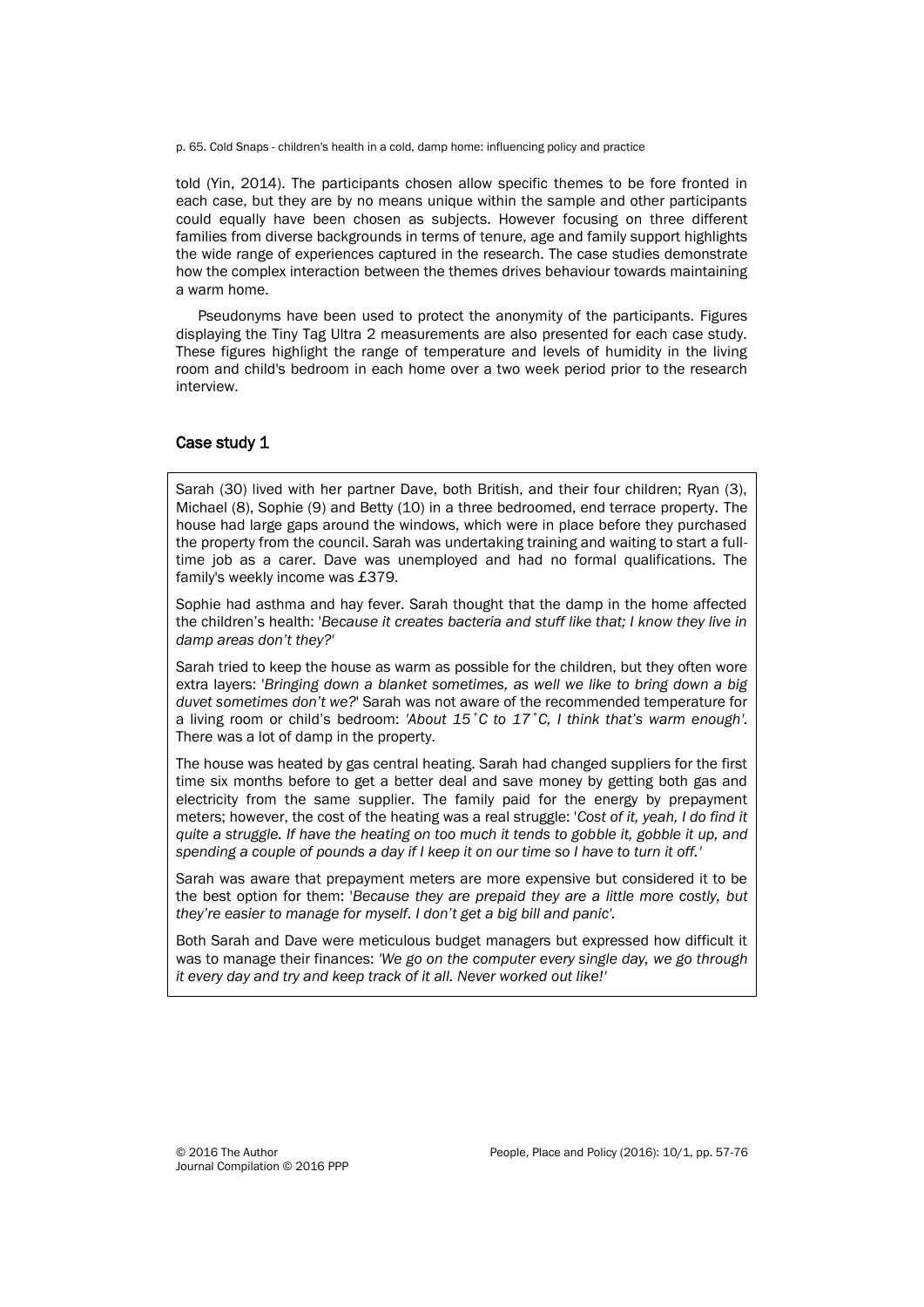p. 66. Cold Snaps - children's health in a cold, damp home: influencing policy and practice



#### Figure 1: Case Study 1 child's bedroom tiny tag

Figure 2: Case Study 1 living room tiny tag



The case study highlights how Sarah prioritised spend on heating the home and keeping the house warm for the children. This was evident in the temperature graphs which showed the rooms are generally within or above the recommended temperature range of 18-21°C. However Sarah's knowledge of the ideal temperature range, which she felt should be between 15 and 17°C, is not adequate suggesting that they were using thermal comfort to judge heating needs not actual temperatures. This case study shows that the family pay a lot of attention to managing their finances and cutting their costs. However, the fear of debt and not being able to manage their money if a large heating bill came unexpectedly influenced them to value payment by a pre-payment meter which they were aware was more expensive. This self-disconnection from using their heating system also enabled them to control their spending on the meter. They

Journal Compilation © 2016 PPP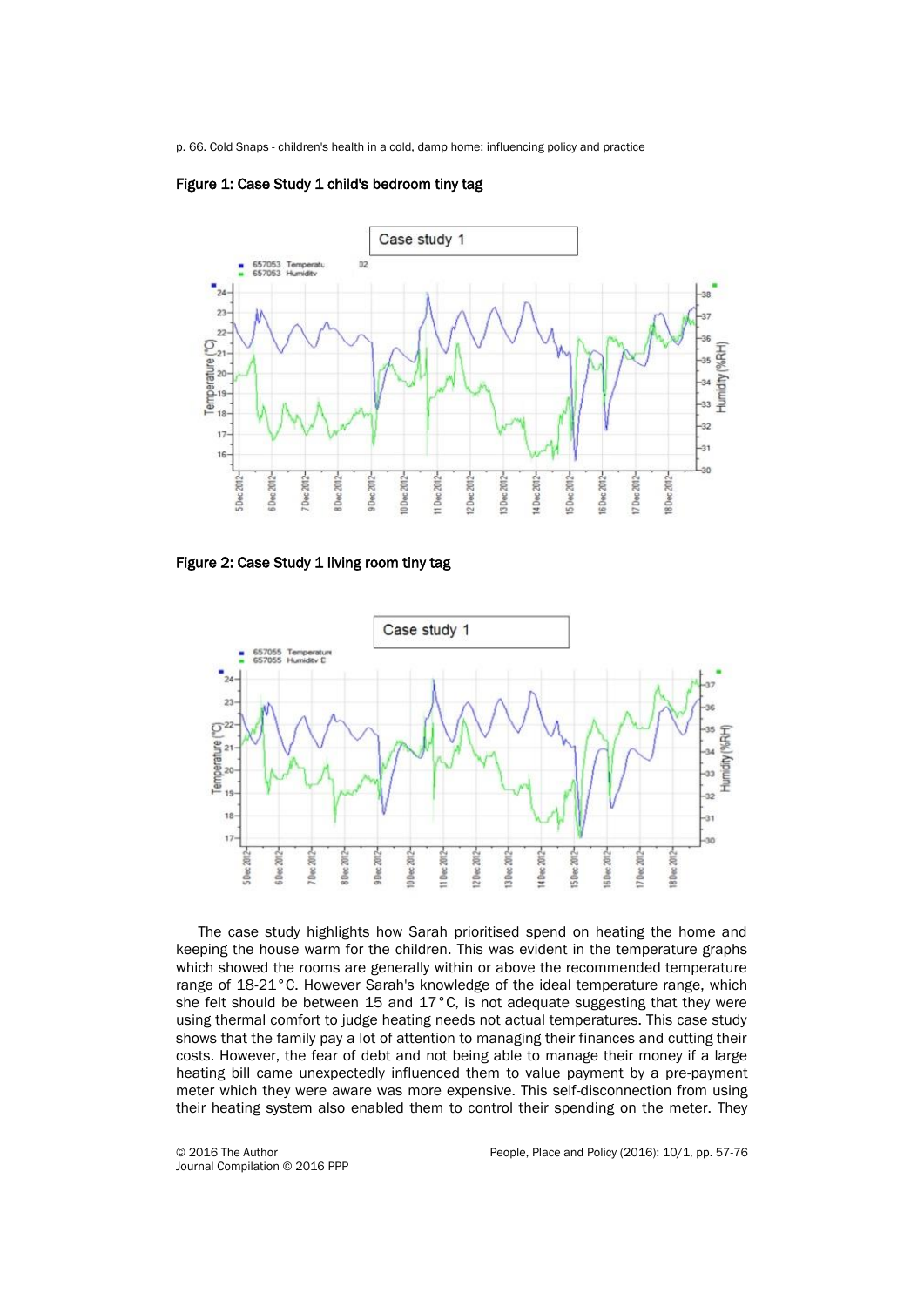p. 67. Cold Snaps - children's health in a cold, damp home: influencing policy and practice

had traded off some financial costs for peace of mind with their payments. Being home owners they were responsible for energy efficiency improvements themselves and there was no free energy efficiency intervention available for this family.

## Case study 2

Cheryl was a 21 year old British single parent, with a two year old daughter, Jenny. They lived in a privately-rented two bedroomed terraced house, which, like many in the area, had been modernised with two previously small rooms being made into one and with a laminate floor which was not carpeted. The house had loft insulation. Cheryl was unemployed and claimed job seekers allowance and income support. She had an income of £259 or less a week.

Cheryl was not sure about the diagnosis of Jenny's health but she knew her health was poor *'she always picks something up, she's always got a rustley chest, a cough, snotty nose, she's always got something*'. Jenny had been to hospital frequently for various problems including bronchitis and had an inhaler and other treatment. Cheryl had not thought that the temperature of the house affected Jenny's health until staff at Sure Start told her about it: *'Like I know her room it is cold, whereas this room were, but my landlord's just put me a new radiator in and there is a difference, so I don't know if it's her radiator's not big enough or I don't know*'. She was aware that Jenny's room is quite cold: *'Yeah, that is the coldest room other than like my kitchen and bath room, I think her room's too cold for her. She sleeps with a blanket on in, well she sweats throughout the night anyway but she's still cold even though she's sweating'.*

The house had gas central heating and a gas fire which was never used. Cheryl had never switched supplier and paid her bills by pre-payment card and meter. She preferred this method of payment *'Just so like then if I've got money for it I just put it on, I don't like the fact that I've got a bill coming in every so often'*. She was in arrears with gas and electric and was paying this back on her meter. The heating system did not have a thermostat and was controlled by a switch on the boiler *"I've got to traipse upstairs every time I want it on or hot water".*

Cheryl spends a lot of time out of the house getting support from the local nursery and her parents. When they go out then she does not put the heating on in the morning *'there's no point by the time it's warmed up we're going out'*.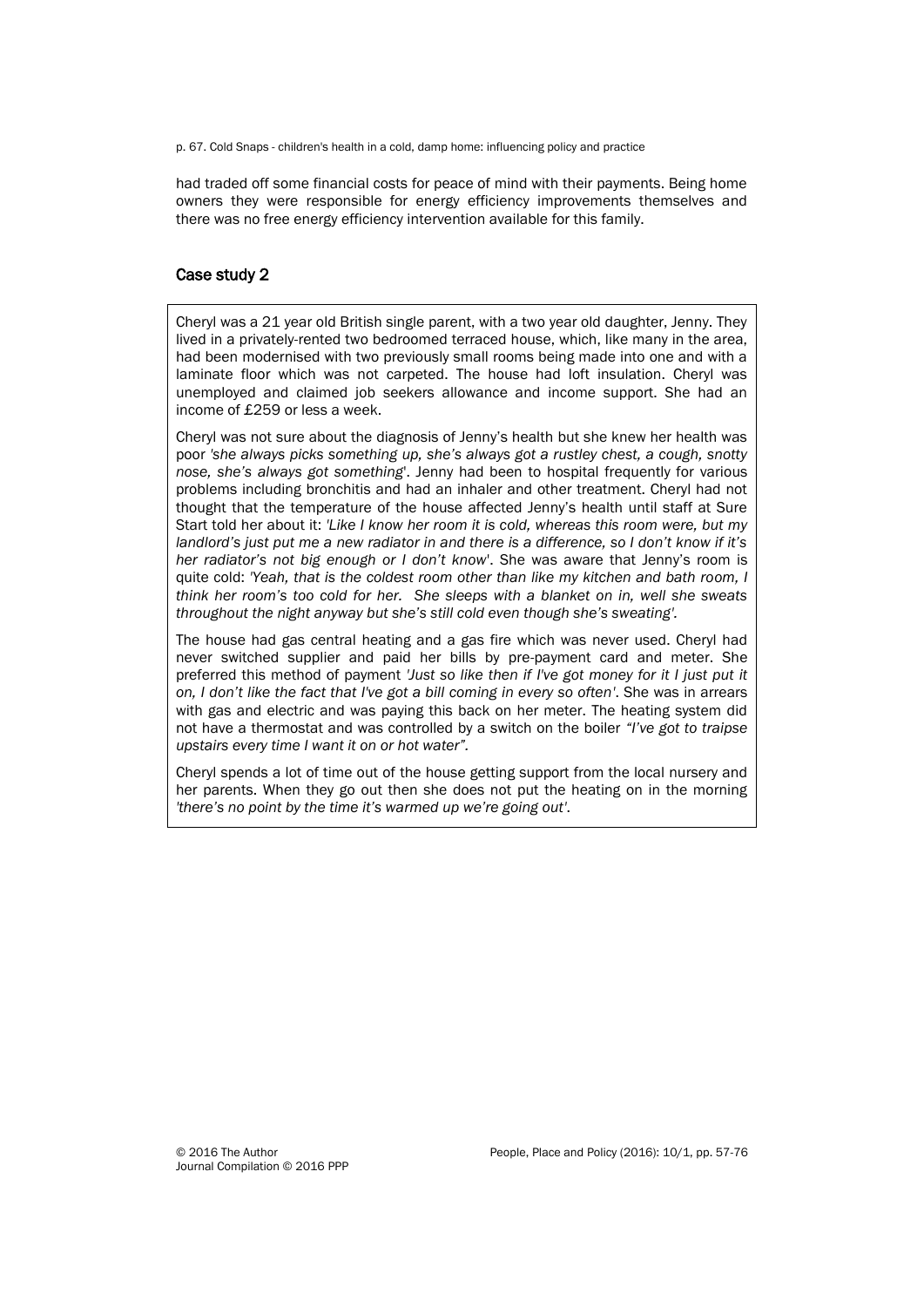p. 68. Cold Snaps - children's health in a cold, damp home: influencing policy and practice



#### Figure 3: Case Study 2 child's bedroom tiny tag

Figure 4: Case Study 2 living room tiny tag



Case study 2 details a family living in private rented accommodation where Cheryl is reliant on her landlord to make changes to the heating system. She is aware that her daughter sleeps in a cold room and that her daughter's respiratory health is affected by the cold. However she is not completely sure what is happening with her daughter's health and although the landlord did install a new radiator, she isn't sure why her daughter's room isn't any warmer. Not having a thermostat is inconvenient for Cheryl as she has to go upstairs to turn the heating on and off. This on/off method of heating the home is demonstrated through the peaks and troughs on the temperature charts and is widely acknowledged as an inefficient way of heating the home. A stable temperature is never maintained and peaks and troughs of humidity accompany the temperature fluctuations. Analysis of the Tiny Tag data indicates that the temperature in the house was above 18 degrees centigrade for only 7.7 per cent of the time during the study period. Cheryl's debt on her meter also indicates the difficulties faced in paying for her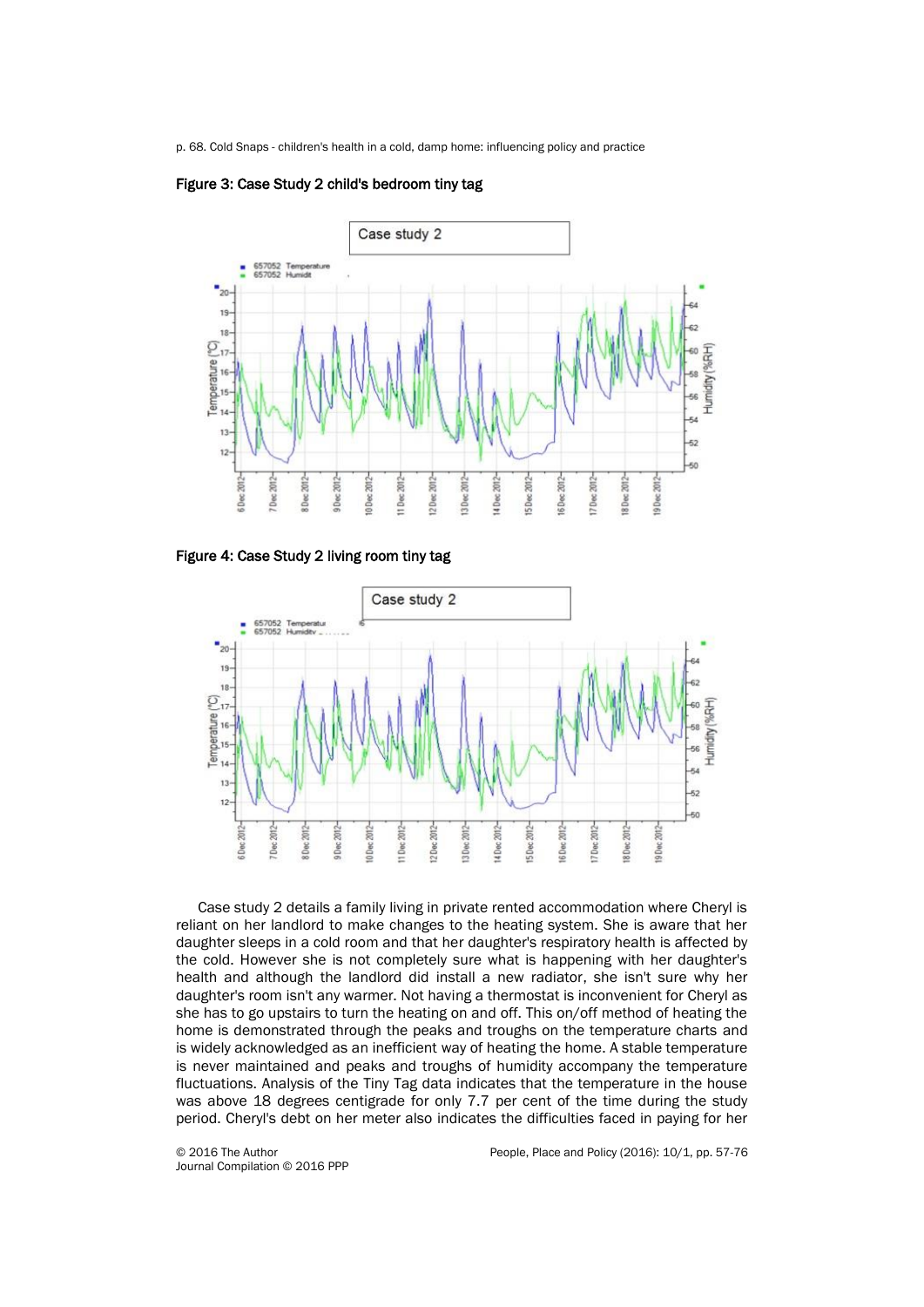p. 69. Cold Snaps - children's health in a cold, damp home: influencing policy and practice

heating. With the practical and financial challenges of heating her home, Cheryl chooses to trade off the comfort of being in her own home to seeking alternative, warm spaces for her and her daughter such as her parents' house or the nursery. She also chooses to save money by not putting the heating on before they go out. Whilst this means her daughter gets up in a cold home, the short exposure to cold is traded off for financial benefit.

# Case study 3

David was a 42 year old British man who lived with his 30 year old wife Lesley and two children Abigale (6) and Ryan (2). They lived in a modern two bedroomed second floor council flat. The windows were large and the light flooded into the living room. David was employed part-time as a fitness instructor. Lesley was pursuing an English course at college and had a cleaning job. They had an income of £259 or less per week. Their income fluctuated depending on David's job and was currently lower than it had been for some time *'I get calls and they book me for hours, so then they have not been calling me for a while'*.

Their daughter Abigale was asthmatic and used a blue (reliever) and brown (preventer) inhaler. Her parents thought the asthma got worse from mid-November onwards. She was in hospital many times before asthma was diagnosed and had missed school on occasions.

The house was heated by gas central heating and paid for by pre-payment card. David believed that pre-payment card was the only option as a means of payment required by his landlord (however, after investigation from the research team this was identified as David's perception rather than reality). The heating system had a thermostat and was set at 25°C. The house was described as warm and the family would not like it to be any warmer. The family had problems with mould and damp.

'Dark, really black, and the smell as well...She started having breathing problem while *she's sleeping from December. We started, I start doing some research and mould, I thought that mould could be a problem and we had a lot of mould in our bedrooms. A lot of condensation on the windows, yeah we had damp problems'.* 

David did some research on the internet and found that spraying could kill the spores of the fungus *'I never knew it was a kind of fungus'* which alongside ventilation had greatly reduced the damp problem. They had previously always kept the windows closed to keep the heat in. David got no help from family or friends in paying their bills and the family always manage to pay them but *'It's very tight. The budget is very tight now yes…energy bill, it takes a lot of money from your budget'*.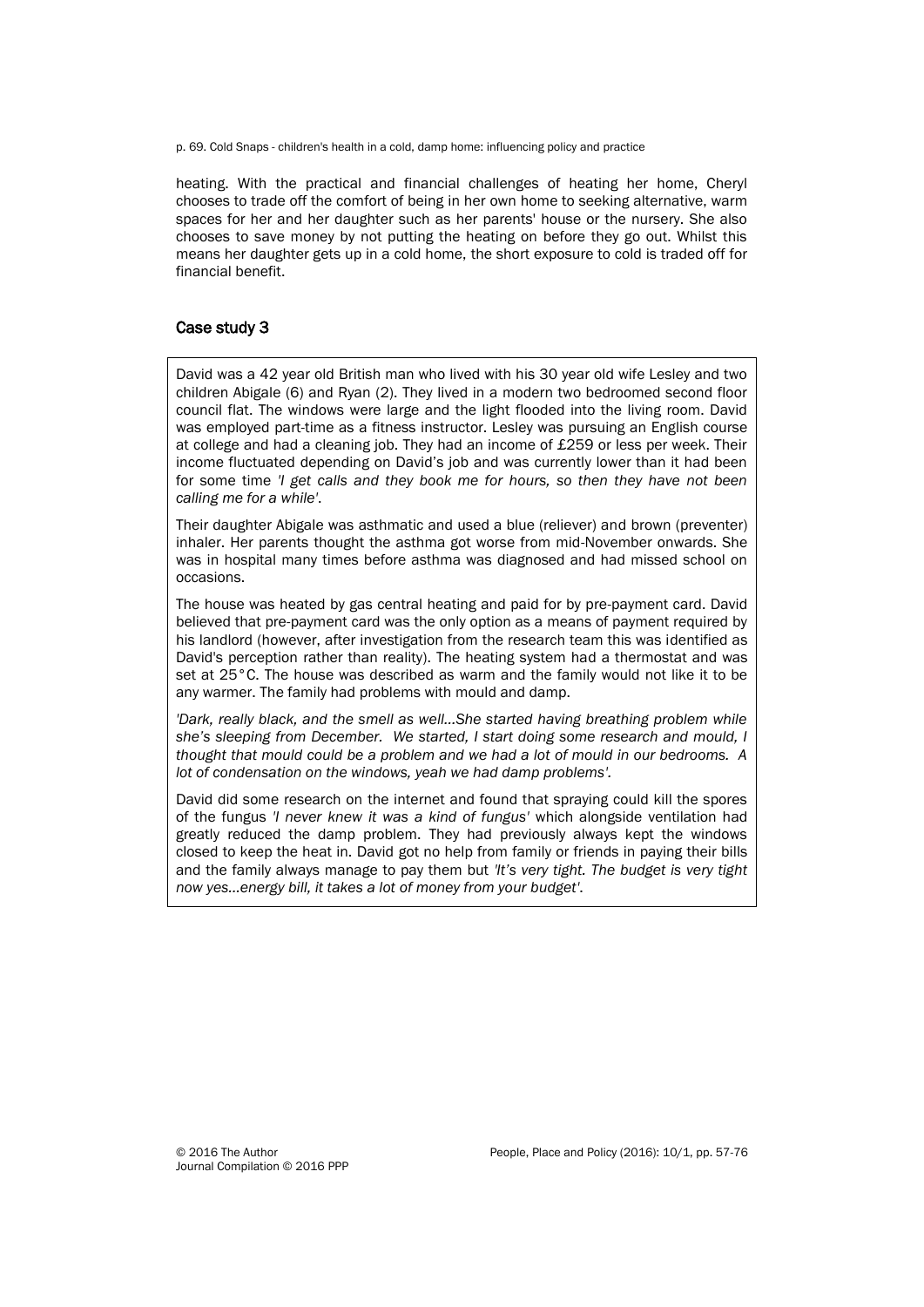p. 70. Cold Snaps - children's health in a cold, damp home: influencing policy and practice





Figure 6: Case Study 3 living room tiny tag

![](_page_13_Figure_4.jpeg)

David and Lesley have made an observation that Abigale's asthma is worse in winter but haven't discerned whether this is due to cold indoor or outdoor temperatures, or both. They were very concerned about the mould and condensation in the house but weren't sure how to reduce it. They were motivated to find a solution and open to changing their behaviour. They said the thermostat was set at 25°C although the temperature charts do not reflect this temperature was maintained. They believed they had to pay for their gas by pre-payment meter and didn't know they had a choice. The family traded off a loss of heat against opening the window for increased ventilation. However Tiny Tag data indicates high levels of humidity remain despite their best endeavours.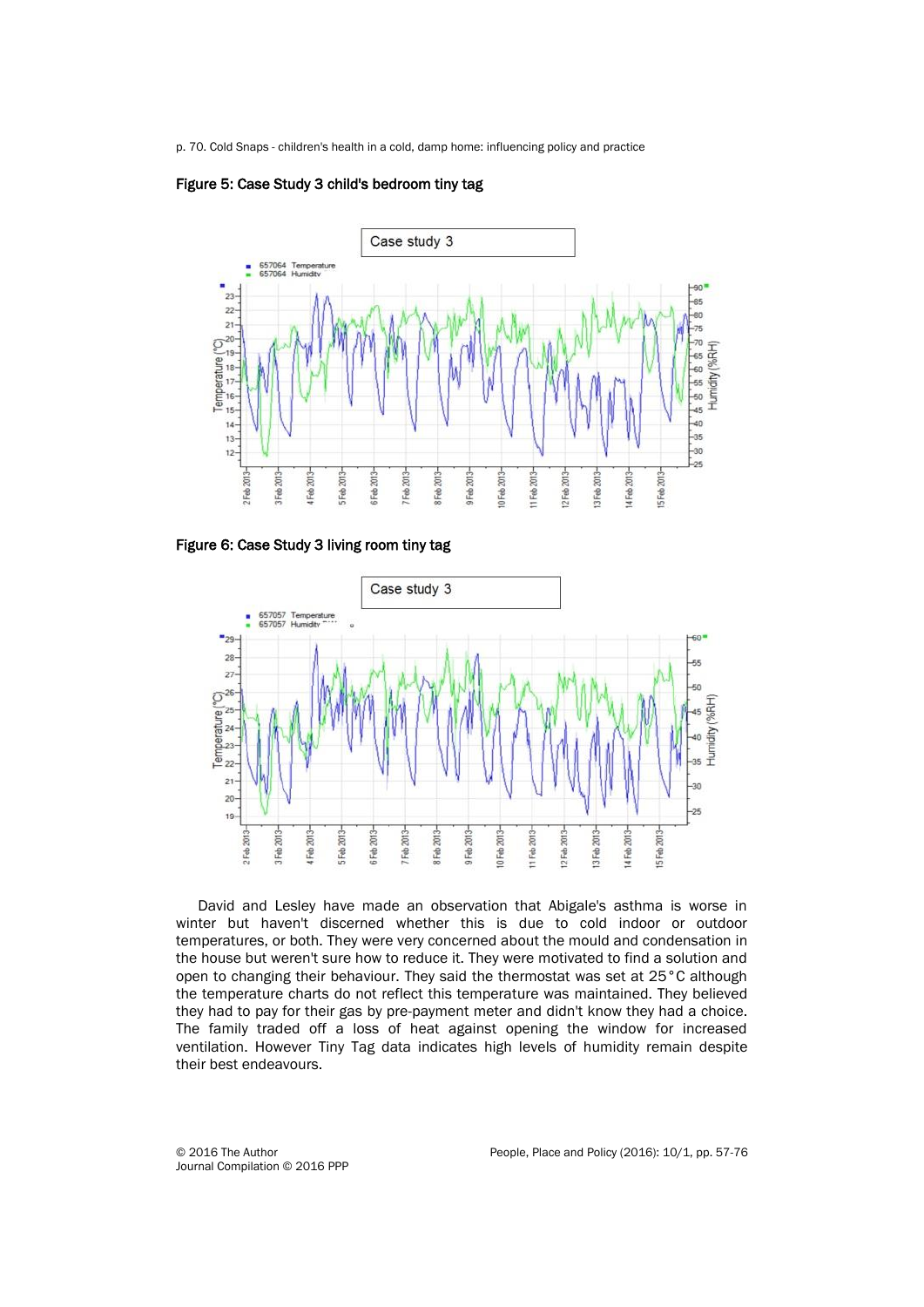p. 71. Cold Snaps - children's health in a cold, damp home: influencing policy and practice

#### **Discussion**

The findings of the study provide new evidence relating to the factors that influence parent's ability to provide a warm home for their children. The link between cold homes and poor health is widely made in literature and policy guidance (Child Health Impact Working Group, 2007; Liddell and Morris, 2010; Marmot, 2011; Department of Health, 2011). This study adds to this evidence, with findings highlighting how homes with fluctuating temperatures, damp conditions or mould can inadvertently worsen the health of children (see case study 3). This paper illuminates the lived reality of fuel poverty for families and highlights the complexity of issues with which policy and resources need to be able to engage.

The research demonstrated how parents assessed their family's needs against the resources available to them. The parents demonstrated skills in managing and allocating restricted budgets and in planning for additional expenditure. Parents also managed their own time and resources, and discussed how they provided help and support, drawing on extended family and friends, highlighting how they often, but not in all cases, turned to peers and family members for financial support and advice, rather than professionals (see Case Study 2).

All the case studies presented in this paper demonstrate the need to 'juggle' or manage priorities against resources which often involved parents making 'trade-offs'. It is proposed, therefore, that these trade-offs drive behaviour and, in conjunction with the parent's ability to take positive actions when faced with difficult circumstances or challenges, are ultimately the governing factors that will determine the level of vulnerability to cold related illness for that child. These trade-offs form a crucial consideration when trying to understand a family's heating behaviour because, in reality, families are faced with making concurrent decisions around heating, food, emotional wellbeing, shelter, education and so on. This level of complexity is not always given full consideration when research looks at one particular aspect of family life, such as heating. The trade-off model (summarised in Figure 7, below) developed from the research represents some of the contextual and psychological factors which impact on family lives and aims to help professionals understand how similar challenges may lead to differing behaviour and outcomes within different families with similar characteristics (Tod et al., 2015).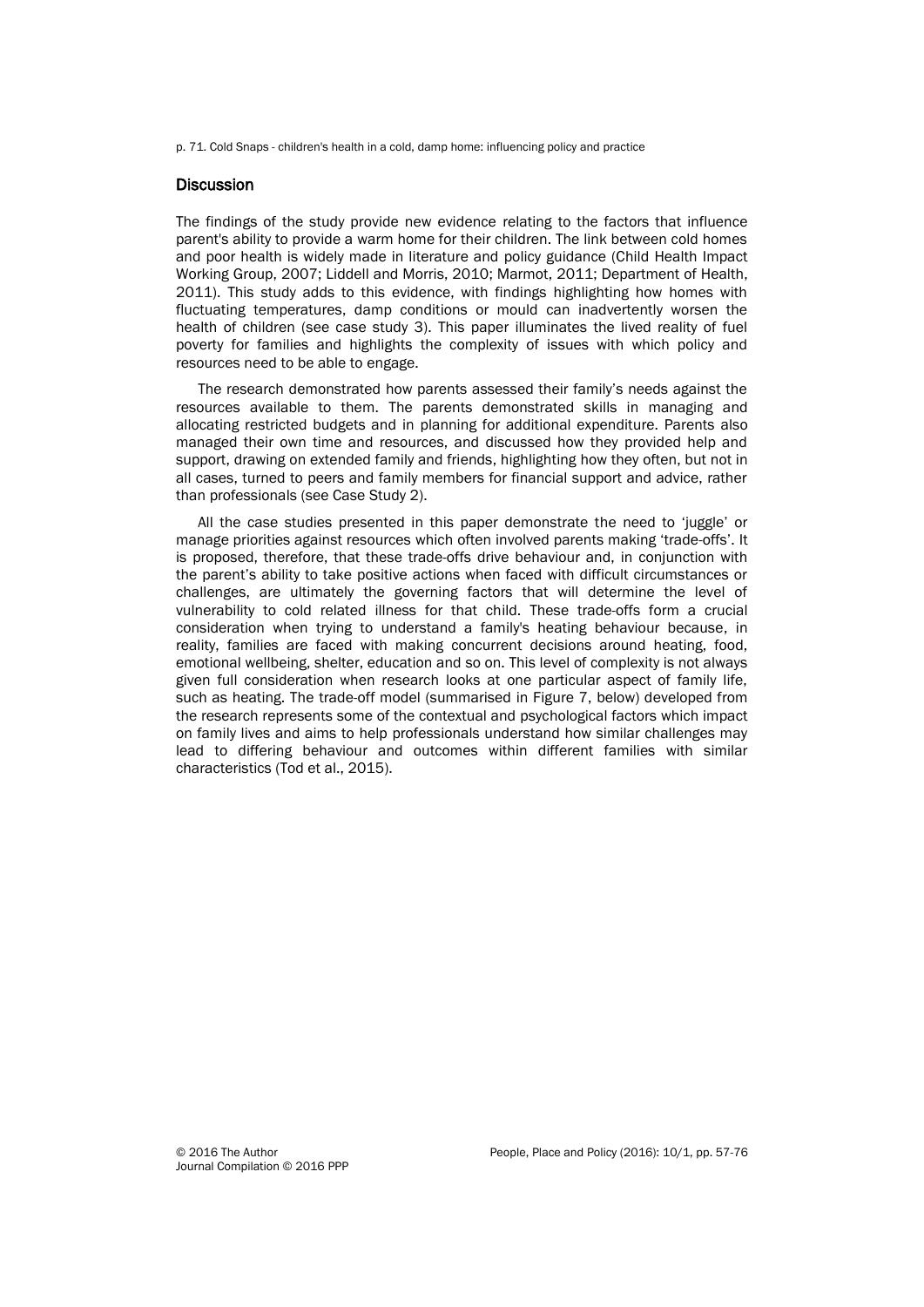p. 72. Cold Snaps - children's health in a cold, damp home: influencing policy and practice

#### Figure 7: The trade-off model

![](_page_15_Figure_2.jpeg)

The case studies identify some of the trade-offs that parents make in order to provide a warm home. All three case studies demonstrate how parents were scared of getting into debt with their energy companies. Even though they are aware that paying for energy using a pre-payment meter is more expensive than by direct debit, they preferred the peace of mind that they were managing their money and would not receive a large bill that they may not be able to afford to pay. A pre-payment meter gives control to the household, with formal disconnection rare but self-disconnection whereby the householder will stop adding credit to the prepayment meter or turn the heating off to save money on fuel costs was used as a financial management strategy. These findings support those of Consumer Focus (2010) and Purcell (2014) who identified that, of the 6.5 million prepayment meter customers in the UK, the majority use the meters out of choice despite dissatisfaction with poor customer service and higher tariffs. The findings demonstrated how parents can self-disconnect by turning the heating off and using other strategies to keep warm. Case Study 2 highlights how this self-disconnection leads to temperatures below the recommended range and impacts on the health of the child. Therefore interventions such as Community Energy co-ops, the Big Switch and energy companies which all aim to help people change tariffs are unlikely to support the people who are most likely to self-disconnect. Interventions therefore need to address the knowledge, beliefs and trade-offs that drive the behaviours of people who prefer to pay for their energy by pre-payment meters.

Families on low incomes are, by necessity, experts in budget management. In order to bring about changes in behaviour, positive benefits must be clearly evidenced. Families who trade off more expensive fuel to avoid relatively small amounts of debt are unlikely to take on the larger burden proposed under initiatives such as Green Deal and the Energy Company Obligation (Guerther, 2012; Booth and Choudhray, 2013). We can learn from the WWF findings to develop clear accessible messages regarding financial inclusion and household budgeting and to incorporate those messages into targeted policy development.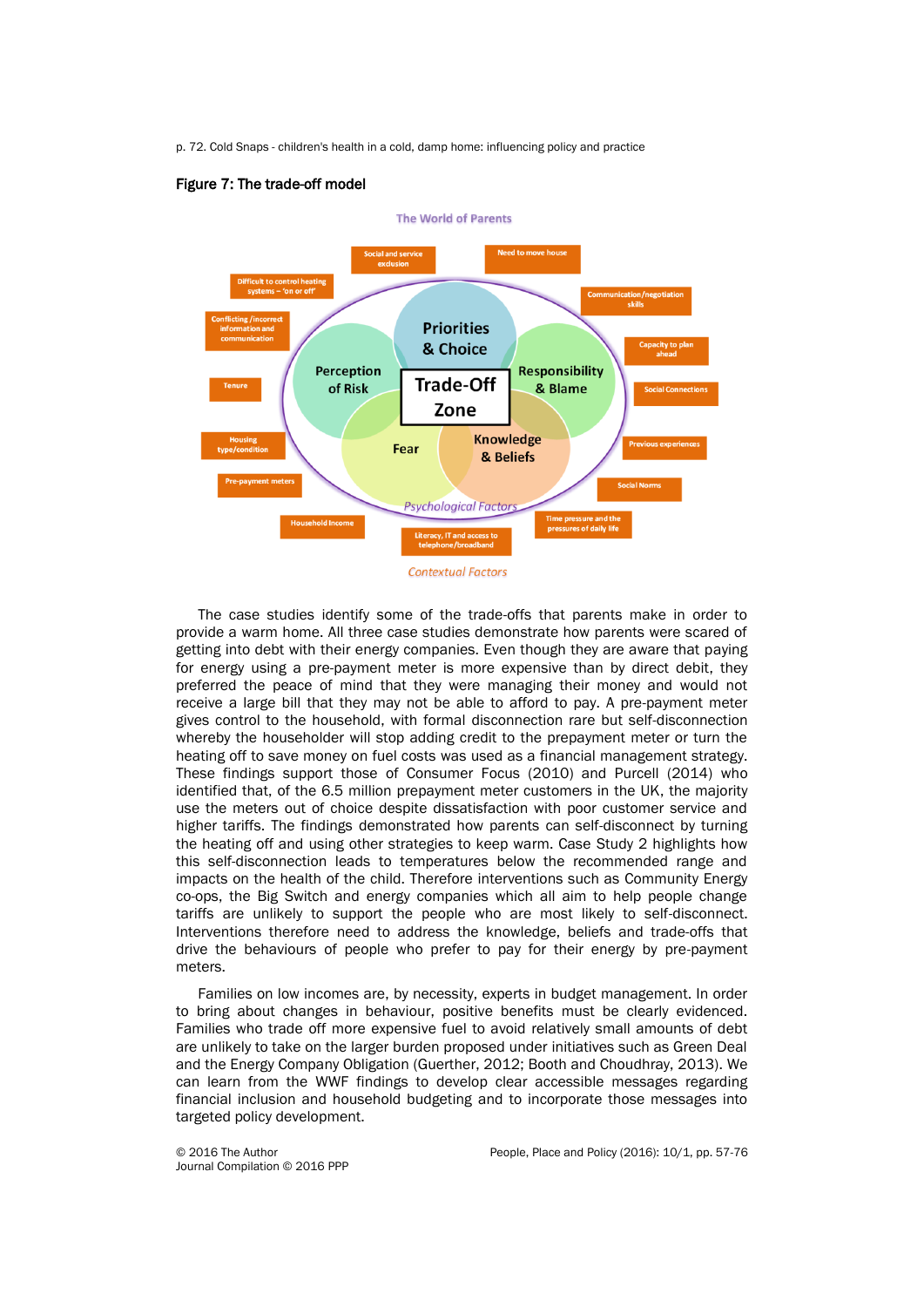p. 73. Cold Snaps - children's health in a cold, damp home: influencing policy and practice

The findings demonstrated how the combination of psychological factors and contextual factors drive behaviour. Trade-offs are not made in isolation, but families make a lot of trade-offs at the same time. A pre-payment meter combined with poor heating equipment with a lack of timer/thermostat and used only by turning on and off will increase the risk of cold impacting on child health. The peaks and troughs of the temperature charts indicate the implications of this pattern of usage, one which impacts not only on temperature, child health, and child development but also budget, as this is an uneconomical way to heat a home (Munton et al, 2014; Consumer Focus, 2012). An intervention which provides a timer could be effective, however an intervention which provides budget management may not be. If trade-offs made in the management of a household and the care of a family are not better understood and acknowledged then policies aiming to help these families are at risk of failing. In the current climate of severely reduced voluntary and public sector funding, particularly in terms of access to energy efficiency interventions and reducing the health impacts of fuel poverty, the trade-off model presents a potential for more effective interventions, and also a format for collaborations between organisations and campaigns for multiple issues facing families experiencing fuel poverty.

Rather than assuming that multiple beliefs, behaviours and attitudes found among families in this study are diverse but fixed, it is perhaps more useful to consider the context in which these are played out. This is important in terms of understanding behaviour, knowledge and beliefs but also critical to understanding policies and interventions. Policies are often developed targeting one health, housing, environmental, educational or social care issue and isolated from the other priorities and struggles families are simultaneously experiencing. Drawn from our data, the trade-off model presents a fuller picture of the priorities, needs and choices, householders are facing alongside the need to keep warm. This is far more complex, and hopefully far more insightful than the simplistic 'heat or eat' scenario posed by organisations aiming to draw attention to the financial challenges faced in the UK (Purcell, 2014). By understanding the trade-offs, what may appear to be 'wrong' or 'unhealthy' financial choices may actually make good sense if child and family wellbeing is viewed holistically rather than through the potentially blinkered sight of an individual profession.

#### **Conclusion**

Families with children with asthma who live in cold homes are at risk of poor health. This paper has presented findings that indicate that professionals and policy makers in public health need to understand the complex world in which families are required to make difficult decisions about a household's health and wellbeing. The experience, knowledge, beliefs and attitudes of adults living in households with children with asthma affect the choices they make. The concept of a 'trade-off' is used to describe the complex process by which families in fuel poverty are managing or juggling competing priorities against resources in order to make decisions. Understanding the decisions made and the trade-offs families make will enable both policy and interventions to be targeted to those most in need.

#### Acknowledgments

We would like to thank the funders of the WWF study (Consumer Futures now Citizens Advice Bureau, Doncaster Metropolitan Borough Council Public Health, Rotherham Metropolitan Borough Council Public Health and Collaboration for Leadership in Applied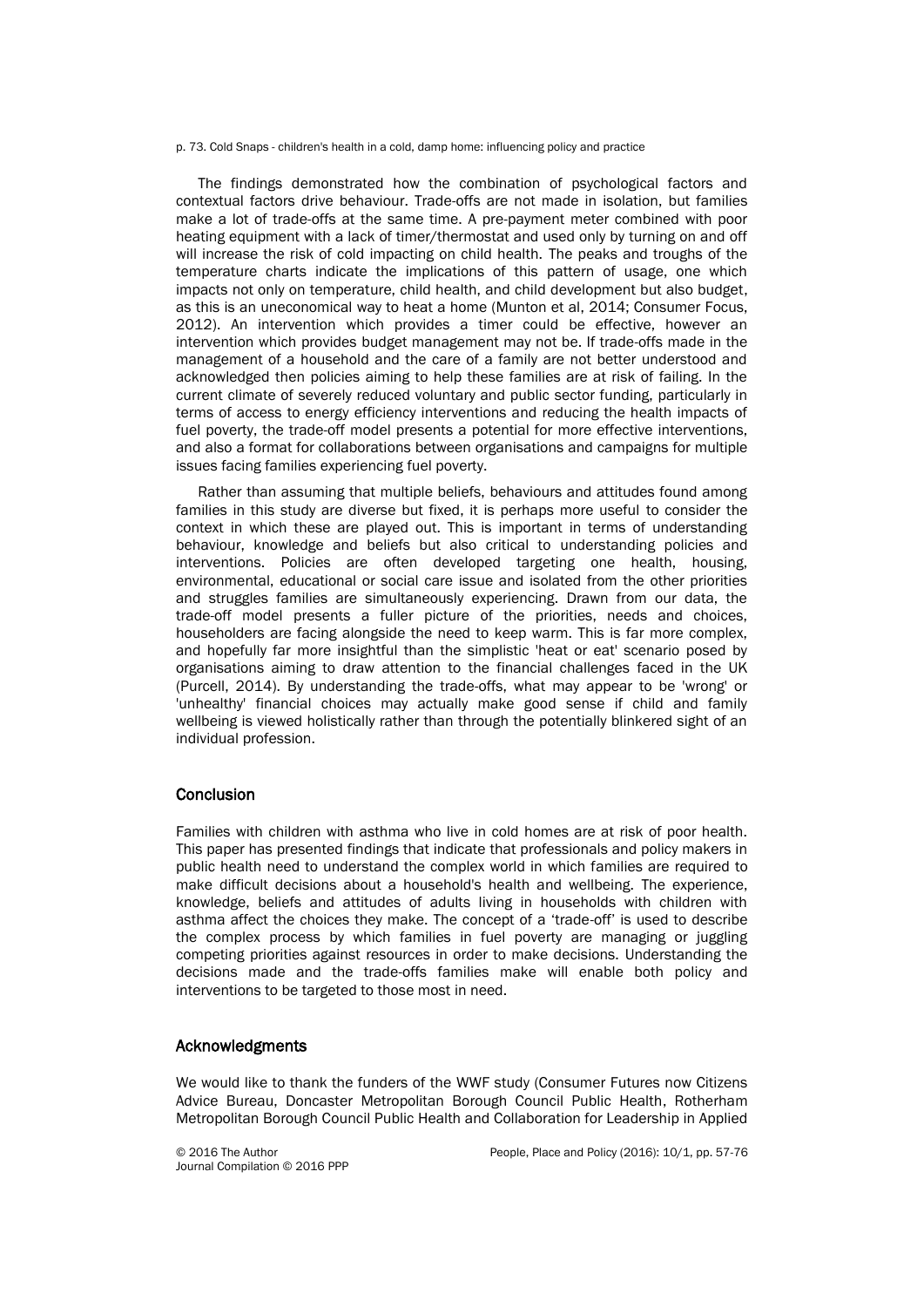p. 74. Cold Snaps - children's health in a cold, damp home: influencing policy and practice

Health Research and Care South Yorkshire), the families and staff who participated in the project and members of the advisory group at each study site.

This article presents independent research by the National Institute for Health Research Collaboration for Leadership in Applied Health Research and Care for South Yorkshire (NIHR CLAHRC SY) a pilot which ended in 2013. Further details about the new NIHR CLAHRC Yorkshire and Humber can be found at [www.clahrc-yh.nihr.ac.uk.](http://www.clahrc-yh.nihr.ac.uk/) The views and opinions expressed are those of the authors, and not necessarily those of the NHS, the NIHR or the Department of Health.

\* Correspondence address: Vanessa Powell-Hoyland, Public Health, Doncaster Council, Doncaster, England. Phone: 0114 2255815 / Email: [vanessa.powell](mailto:vanessa.powell-hoyland@doncaster.gov.uk)[hoyland@doncaster.gov.uk](mailto:vanessa.powell-hoyland@doncaster.gov.uk)

#### **References**

- Barnes, M., Butt, S. and Tomaszewski, W. (2008) *The Dynamics of Bad Housing: The Impact of Bad Housing on the Living Standards of Children*. London: National Centre for Social Research.
- Boardman, B. (2010) *Fixing fuel poverty: challenges and solutions*. London: Earthscan.
- Booth, A.T. and Choudhary, R. (2013) Decision making under uncertainty in the retrofit analysis of the UK housing stock: Implications for the Green Deal. *Energy and Buildings,* 64, 292-308.
- Child Health Impact Working Group (2007) *Child Health Impact Assessment of Energy Costs and the Low Income Home Energy Assistance Program*. [http://www.hiaguide.org/hia/child-health-impact-assessment-energy-costs-and](http://www.hiaguide.org/hia/child-health-impact-assessment-energy-costs-and-low-income-home-energy-assistance-program-liheap)[low-income-home-energy-assistance-program-liheap](http://www.hiaguide.org/hia/child-health-impact-assessment-energy-costs-and-low-income-home-energy-assistance-program-liheap) [Accessed: November 2015]
- Consumer Focus (2010) *Cutting back, cutting down, cutting off, Self-disconnection among prepayment meter users*. London: Consumer Focus.
- Consumer Focus (2012) *Consumers and domestic heating controls: a literature review*. London: Consumer Focus.
- Cronin de Chavez, A., Tod, A., Homer, C., Nelson, P., Stocks, A. and Powell-Hoyland, V. (2014) *Warm Well Families: Rotherham Final Report*. Sheffield: Sheffield Hallam University. Available at: [http://shura.shu.ac.uk/7906/1/Rotherham\\_](http://shura.shu.ac.uk/7906/1/Rotherham_Final_Report_March_2014.pdf) [Final\\_Report\\_March\\_2014.pdf](http://shura.shu.ac.uk/7906/1/Rotherham_Final_Report_March_2014.pdf) [Accessed: November 2014]
- Department of Energy and Climate Change (2014) *Process Evaluation of the Warm Front Scheme.* Available at: [https://www.gov.uk/government/uploads/system/](https://www.gov.uk/government/uploads/system/uploads/attachment_data/file/322901/Warm_Front_Evaluation_Report.pdf) uploads/attachment\_data/file/322901/Warm\_Front\_Evaluation\_Report.pdf [Accessed: June 15]
- Department of Energy and Climate Change (2015) *Green Deal Finance Company funding to end.* Available at: [https://www.gov.uk/government/news/green-deal](https://www.gov.uk/government/news/green-deal-finance-company-funding-to-end)[finance-company-funding-to-end](https://www.gov.uk/government/news/green-deal-finance-company-funding-to-end) [Accessed: November 2015]
- Department for Environment, Food and Rural Affairs (2001) *The UK Fuel Poverty Strategy.* London: Department for the Environment Food and Rural Affairs and Department of Trade and Industry.
- Department of Health (2011) *Cold Weather Plan for England: protecting health and reducing harm from severe cold*. London: Department of Health Available from <http://www.dh.gov.uk/health/2011/11/cold-weather-plan/> [Accessed: July 2015]
- Guertler, P. (2012) Can the Green Deal be fair too? Exploring new possibilities for alleviating fuel poverty. *Energy Policy,* 49, 91-97.
- Harker, L. and Shelter (2006) *Chance of a lifetime: The impact of bad housing on children's lives.* London: Shelter.

Journal Compilation © 2016 PPP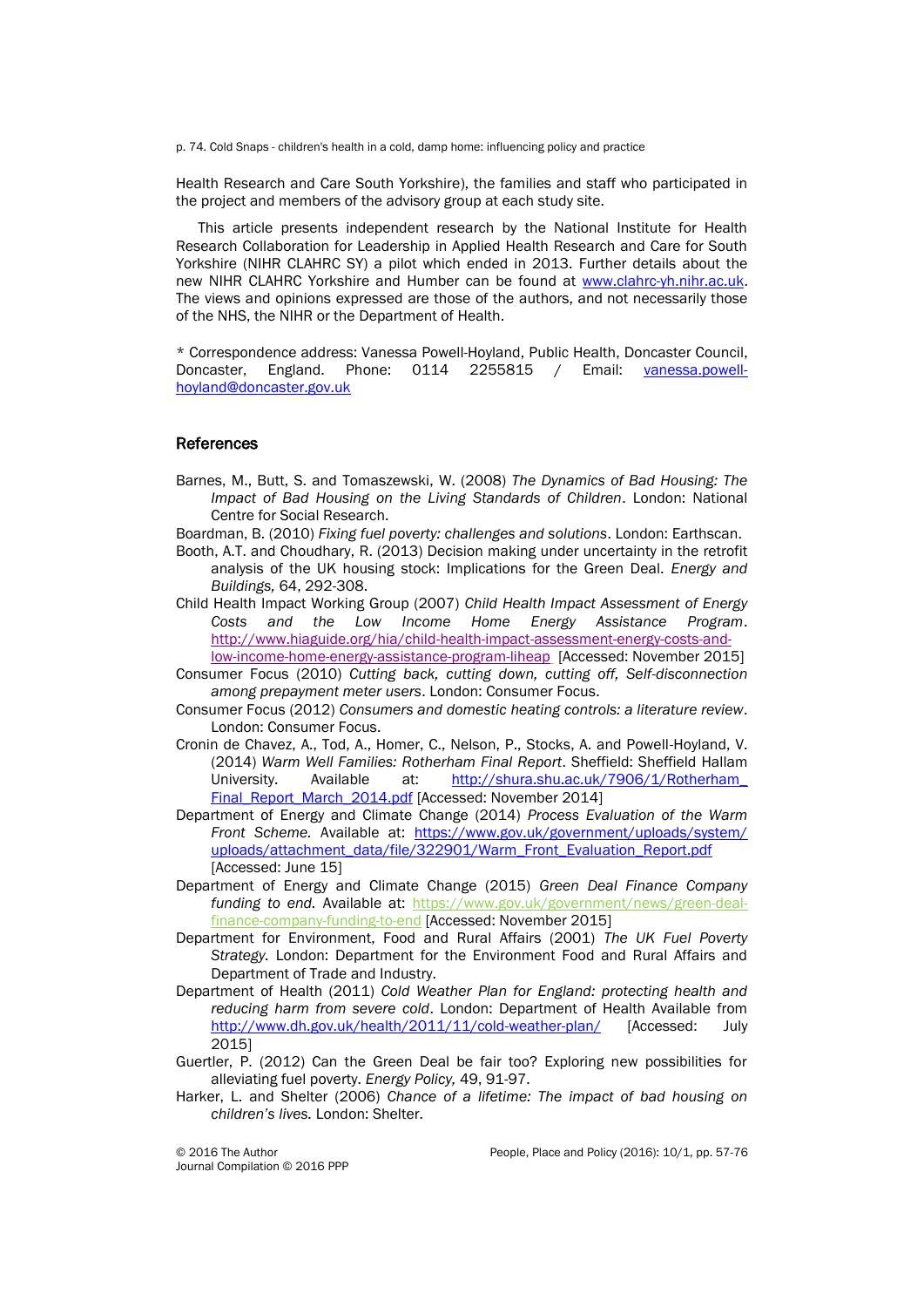p. 75. Cold Snaps - children's health in a cold, damp home: influencing policy and practice

- Harrington, B.E., Heyman, B., Merleau-Ponty, N., Stockton, H., Ritchie, N. and Heyman, A. (2005) Keeping Warm And Staying Well: Findings From The Qualitative arm of the Warm Homes Project. *Health & Social Care in the Community*, 13, 259-267.
- Hill, J. (2012.) *Getting the measure of fuel poverty: final report fuel poverty review.* London.
- HM Government (2015) *Cutting the Cost of Keeping Warm: A Fuel poverty Strategy for England*. London. Available at: [https://www.gov.uk/government/uploads/](https://www.gov.uk/government/uploads/system/uploads/attachment_data/file/408644/cutting_the_cost_of_keeping_warm.pdf) [system/uploads/attachment\\_data/file/408644/cutting\\_the\\_cost\\_of\\_keeping\\_wa](https://www.gov.uk/government/uploads/system/uploads/attachment_data/file/408644/cutting_the_cost_of_keeping_warm.pdf) [rm.pdf](https://www.gov.uk/government/uploads/system/uploads/attachment_data/file/408644/cutting_the_cost_of_keeping_warm.pdf) [Accessed: November 2015]
- Howard. R. (2015) Warmer Homes: improving fuel poverty and energy efficiency policy in the UK. Available at: [http://www.policyexchange.org.uk/images/publications](http://www.policyexchange.org.uk/images/publications/warmer%20homes.pdf) [/warmer%20homes.pdf](http://www.policyexchange.org.uk/images/publications/warmer%20homes.pdf) [Accessed: November 2015]
- Liddell, C. (2008) The impact of fuel poverty on children Belfast: Save the Children. Belfast: Ulster University & Save the Children. Available at: [http://tinyurl.com/STC-](http://tinyurl.com/STC-Policy-Briefing-FP)[Policy-Briefing-FP](http://tinyurl.com/STC-Policy-Briefing-FP) [Accessed: May 2015].
- Liddell, C. and Morris, C. (2010) Fuel poverty and human health: a review of recent evidence. *Energy Policy*, 38, 2987-2997.
- Local Government Association (2014) *Provisional Local Government Finance*  Settlement 2015-16. Available at: [http://www.local.gov.uk/documents/10180](http://www.local.gov.uk/documents/10180/5533246/LGA+On+the+Day+briefing+Provisional+LG+Finance+Settlement-201516.pdf/4ce0905f-d881-4426-8a7b-9755ec6d26bc) [/5533246/LGA+On+the+Day+briefing+Provisional+LG+Finance+Settlement-](http://www.local.gov.uk/documents/10180/5533246/LGA+On+the+Day+briefing+Provisional+LG+Finance+Settlement-201516.pdf/4ce0905f-d881-4426-8a7b-9755ec6d26bc)[201516.pdf/4ce0905f-d881-4426-8a7b-9755ec6d26bc](http://www.local.gov.uk/documents/10180/5533246/LGA+On+the+Day+briefing+Provisional+LG+Finance+Settlement-201516.pdf/4ce0905f-d881-4426-8a7b-9755ec6d26bc) [Accessed: July 2015]
- Masoli, M., Fabian, D., Holt, S. and Beasley, R. (2004) Global Burden of Asthma. For the Global Initiative for Asthma. Available at: [http://www.ginasthma.org/pdf/](http://www.ginasthma.org/pdf/GINABurdenReport.pdf) [GINABurdenReport.pdf](http://www.ginasthma.org/pdf/GINABurdenReport.pdf) [Accessed: May 2015]
- Marmot Review Team (2011) *The health impacts of cold homes and fuel poverty*. London: Friends of the Earth.
- Munton, A.G., Wright, A.J., Mallaburn, P.S. and Boait, P.J. (2014) *How heating controls affect domestic energy demand: A Rapid Evidence Assessment*. London: Department of Energy and Climate Change (DECC).
- National Audit Office (2009) *The Warm Front Scheme.* Available at <http://www.nao.org.uk/report/the-warm-front-scheme> [Accessed: July 2015]
- National Children's Bureau (2012) *Fuel Poverty and Child Health and Wellbeing*. Available at: [http://www.ncb.org.uk/media/757610/ebr\\_fuel\\_poverty\\_briefing](http://www.ncb.org.uk/media/757610/ebr_fuel_poverty_briefing_20june.pdf) [\\_20june.pdf](http://www.ncb.org.uk/media/757610/ebr_fuel_poverty_briefing_20june.pdf) [Accessed: July 2015]
- National Institute for Clinical Excellence (NICE) (2015) *Excess winter deaths and morbidity and the health risks associated with cold homes*. Guidance No 6. London 2015. <http://www.nice.org.uk/guidance/ng6> [Accessed: November 2015]
- Nelson, P., Tod, A., Cronin de Chavez, A., Powell-Hoyland, V. and Stocks, A. (2014) Warm Well Families: Doncaster Final Report. Sheffield Hallam University. Available at: [http://shura.shu.ac.uk/7905/1/Doncaster\\_Final\\_Report\\_March\\_](http://shura.shu.ac.uk/7905/1/Doncaster_Final_Report_March_%0b2014.pdf) [2014.pdf](http://shura.shu.ac.uk/7905/1/Doncaster_Final_Report_March_%0b2014.pdf) [Accessed: November 2015]
- Patton, M.Q. (2002) Qualitative Research and Evaluation Methods,  $3<sup>rd</sup>$  Edition. Thousand Oaks, CA: Sage.

Public Health England (2014) *Local action on health inequalities: Fuel poverty and cold home- related health problem.* Available at: [https://www.gov.uk/government/uploads/system/uploads/attachment\\_data/file](https://www.gov.uk/government/uploads/system/uploads/attachment_data/file/357409/Review7_Fuel_poverty_health_inequalities.pdf) [/357409/Review7\\_Fuel\\_poverty\\_health\\_inequalities.pdf.](https://www.gov.uk/government/uploads/system/uploads/attachment_data/file/357409/Review7_Fuel_poverty_health_inequalities.pdf) [Accessed: June 2015]

Public Health England (2015a) Public Health Outcomes Framework. Available at: <http://www.phoutcomes.info/> [Accessed: November 2015]

Public Health England (2015b) *Health Profiles.* Available at: [http://fingertips.phe.org.uk/health](http://fingertips.phe.org.uk/health-profiles#page/1/gid/3007000/pat/104/par/E45000010/ati/102/are/E08000016)[profiles#page/1/gid/3007000/pat/104/par/E45000010/ati/102/are/E08000](http://fingertips.phe.org.uk/health-profiles#page/1/gid/3007000/pat/104/par/E45000010/ati/102/are/E08000016)

[016](http://fingertips.phe.org.uk/health-profiles#page/1/gid/3007000/pat/104/par/E45000010/ati/102/are/E08000016) [Accessed: November 2015]